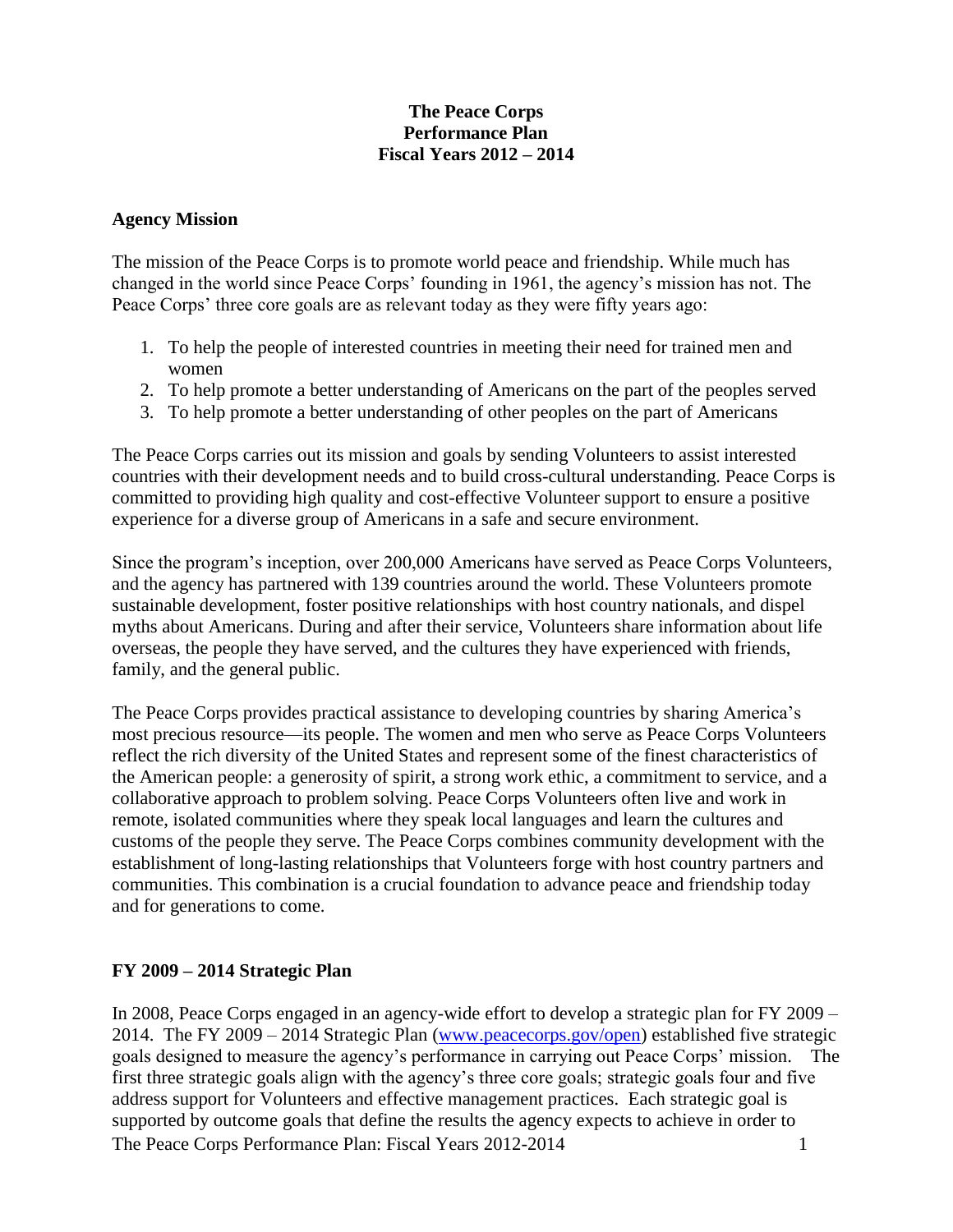reach the long-term strategic goals. In turn, each outcome goal is supported by one or more performance goals, which define the concrete, measurable objectives the agency expects to achieve.

As a complement to the strategic plan, a performance plan for FY 2009 - 2011 was developed to establish performance targets and provide guidance compatible with the new plan. The FY 2009 – 2011 Performance Plan included the strategic, outcome, and performance goals set out in the strategic plan as well as thirty-eight indicators with annual performance targets. This performance management framework was developed to measure and improve performance of key agency processes and functions that contribute to the agency's core and strategic goals (impact). The connection between agency outputs and the expected impact is demonstrated in the Peace Corps Logic Model (FY 2009 – [2014 Strategic Plan\)](http://multimedia.peacecorps.gov/multimedia/pdf/policies/pc_strategic_plan_081409.pdf).

The development of the FY 2012 – 2014 Performance Plan offered the agency an opportunity to assess agency performance during the FY 2009 – 2011 performance period and recalibrate the performance plan to reflect evolving agency priorities and more ambitious performance targets. The new performance plan affirms Peace Corps' priorities and commitments, and the overarching framework of the strategic plan - the strategic goals, outcome goals, and performance goals - remain the same. Priority attention was focused on the indicators and targets that would be used to drive performance toward these goals in FY 2012 – 2014.

The Office of Strategic Information, Research and Planning (OSIRP) led a highly participatory process - convening over sixty meetings with individuals across the agency - to review the thirtyeight indicators against which the agency has measured its performance over the past three years. Through Strategic Plan Quarterly Performance Review sessions, OSIRP gathered performance data from agency stakeholders and facilitated discussions on performance and measurement issues. As a result, the indicators in the FY 2012 - 2014 Performance Plan are both rigorous and ambitious in scope and reaffirm Peace Corps' commitment to performance improvement.

The FY 2012 – 2014 Performance Plan also reflects the agency's response to new challenges and opportunities. The Comprehensive Agency Assessment, a review of the agency's performance mandated by Congress, is an essential component of the new performance plan. The plan also responds to concerns about the safety and security of the Volunteers, aligns Peace Corps with President Obama's Global Development Policy, and emphasizes evidence-based performance management and monitoring and evaluation.

# **Comprehensive Agency Assessment**

Peace Corps Director Aaron S. Williams submitted a Comprehensive Agency Assessment Report to the House and Senate Committees on Appropriations on June 14, 2010. The assessment outlined a new vision, six strategies, and 63 recommendations focused on quality improvements to guide the Peace Corps over the next decade. The Comprehensive Agency Assessment was conducted in response to a provision in the FY 2010 appropriations bill requiring the Peace Corps to conduct a comprehensive assessment to identify strategies and provide recommendations for strengthening and reforming Peace Corps operations. The bill specified that the following topics be addressed in the assessment: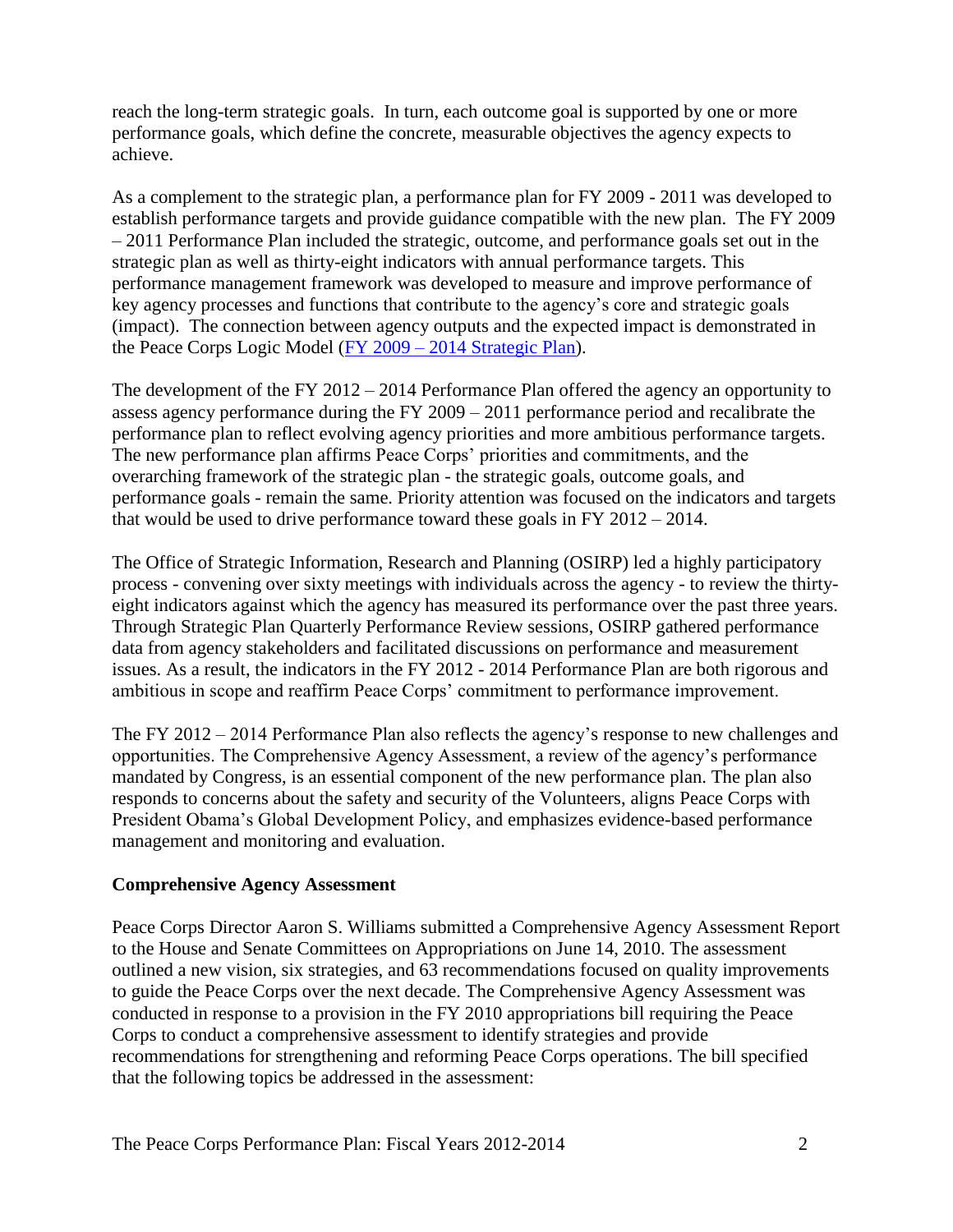- 1. Improving the recruitment and selection process to attract a wide diversity of highly and appropriately skilled volunteers
- 2. Training and medical care for volunteers and staff
- 3. Adjusting volunteer placement to reflect priority United States interests, country needs and commitment to shared goals, and volunteer skills
- 4. Coordinating with international and host country development assistance organizations
- 5. Lowering early termination rates
- 6. Strengthening management and independent evaluation and oversight
- 7. Any other steps needed to ensure the effective use of resources and volunteers and to prepare for and implement an appropriate expansion of the Peace Corps

In response, the Director assembled a team of development and government experts, including Peace Corps staff and external consultants, to conduct a comprehensive assessment of the agency's operations. In addition to the topics requested by Congress, the Director also asked the team to explore how best to strengthen activities and improve agency reporting mechanisms related to promoting a better understanding of other peoples on the part of Americans.

The Comprehensive Agency Assessment refined Peace Corps' vision, stating that the agency will be "a leader, in partnership with others, in the global effort to further human progress and foster understanding and respect among people." To achieve that goal, the assessment recommended the following six strategies:

1. Target our resources

Allocate Peace Corps' resources and target country presence according to specific selection criteria to maximize grassroots development impact and strengthen relationships with the developing world

2. Focus on key sectors and train for excellence

Maximize the impact of what Volunteers do best. Focus in and scale-up a limited number of highly effective projects. Provide world-class training and comprehensive support to prepare Volunteers for success. Measure and evaluate Peace Corps' impact to improve performance and better serve the communities in which Volunteers work

- 3. Recruit the best and brightest of America's diverse population Implement a more streamlined, customer-focused, competitive, state-of-the art strategy for recruitment, selection and placement of Volunteers that reflects the rich diversity of America and recognizes the majority of applicants will be recent college graduates
- 4. Innovate to meet host country needs of today and tomorrow Leverage the skill sets of experienced applicants, RPCVs, and third year extension Volunteers for special assignments to expand Peace Corps' presence and technical depth. Through Peace Corps Response, develop an innovative program to incorporate highly skilled Volunteers to meet the needs of host countries
- 5. Elevate the Third Goal

Engage Volunteers, returned Volunteers and the American public through strong partnerships with businesses, schools, civil society and government agencies to increase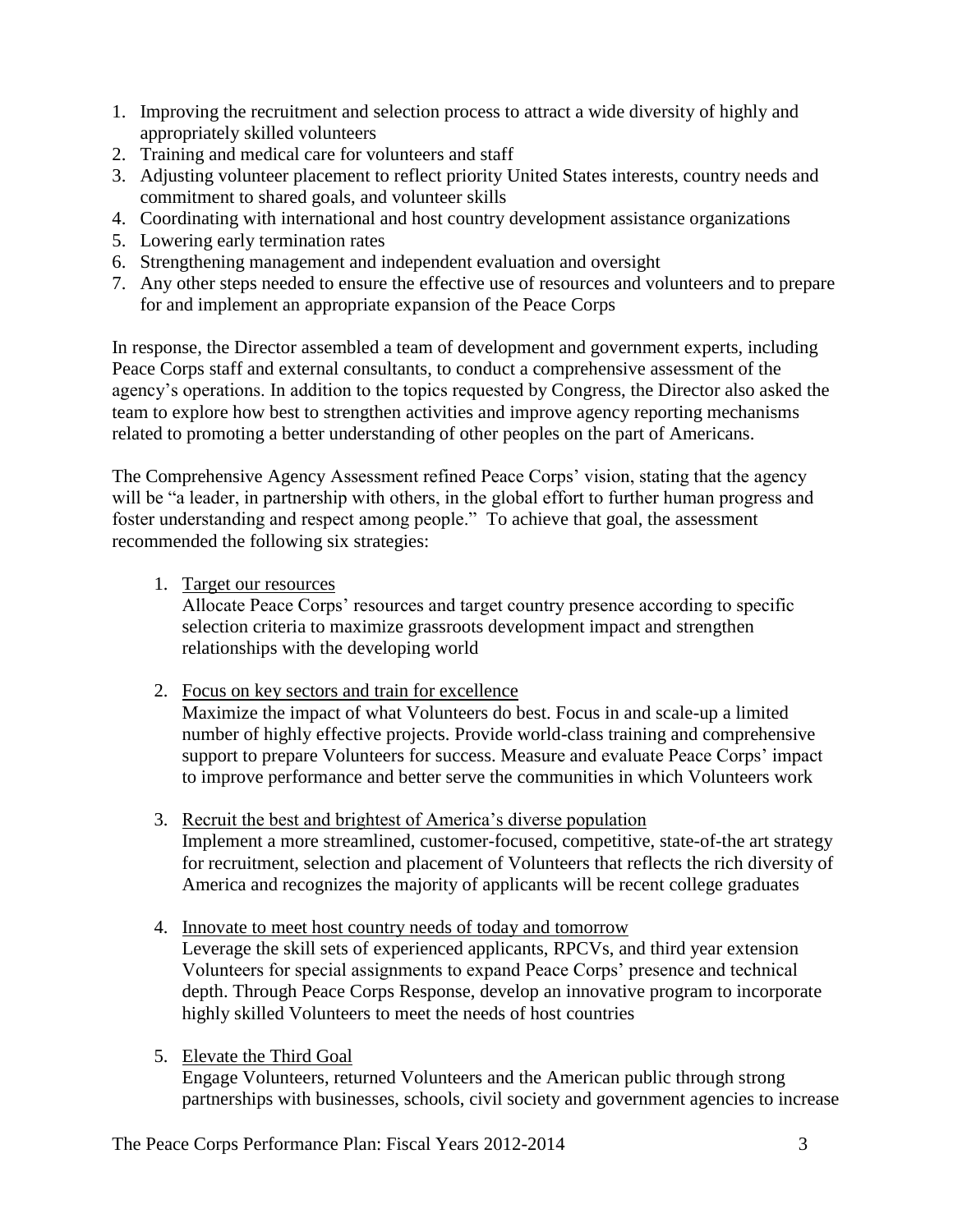understanding of other cultures and generate a commitment to public service and community development

6. Strengthen management and operations Strengthen management and operations by using updated technology, innovative approaches and improved business processes that will enable the agency to effectively carry out this new strategic vision

Upon delivering the assessment to Congress, the Director established a team charged with coordinating the implementation of the strategies and recommendations contained in the report. When implemented, these 63 recommendations will significantly improve the quality and efficiency of Peace Corps operations.

Consistent with Recommendation V-1 of the Comprehensive Agency Assessment, the vision, strategy, and recommendations of the assessment have been integrated into the agency's FY 2012 – 2014 Performance Plan.

# **Safety and Security**

Peace Corps Volunteers serve at the grassroots level worldwide and experience a broad range of social and environmental conditions during their service. As a result, safety and security risks are an inherent part of Volunteer service. Peace Corps staff at all levels work to create a framework that maximizes Volunteers' well-being to enable them to focus on their assignment. The safety and security of Peace Corps Volunteers is the agency's highest priority.

The FY 2012 – 2014 Performance Plan reflects this commitment. Existing indicators have been revised to improve the measurement and performance of safety and security operations. Together, these safety and security indicators directly measure the effectiveness of safety and security training, prevention, and response systems in each Peace Corps country; compliance with agency policies; and the changing security conditions in each country. Importantly, a new indicator was added to gauge Volunteer confidence in reporting serious crime incidents.

Several indicators provide proxy measures of Volunteer safety and security. To improve performance on the selection of the sites where Volunteers live and work, a new indicator was added to set targets for Volunteer satisfaction with site selection and preparation. Other indicators measure how well the Volunteer and posts are able to manage the local environment, including language requirements, cross-cultural training, and training for local counterparts. In addition, targets are set for emotional and medical support provided to the Volunteer. A final indicator tracks the completion of an annual Country Portfolio Review process that considers objective management data, including safety and security conditions, in order to best allocate limited agency resources.

# **Presidential Policy Directive on Global Development**

The Peace Corps Performance Plan: Fiscal Years 2012-20144 On September 22, 2010, the first U.S. Presidential Policy Directive on Global Development was announced. Extending the impact of U.S. development policy and programming to the most remote corners of the world, Peace Corps' programming is strategically aligned with and an essential complement to the President's new policy on global development. Peace Corps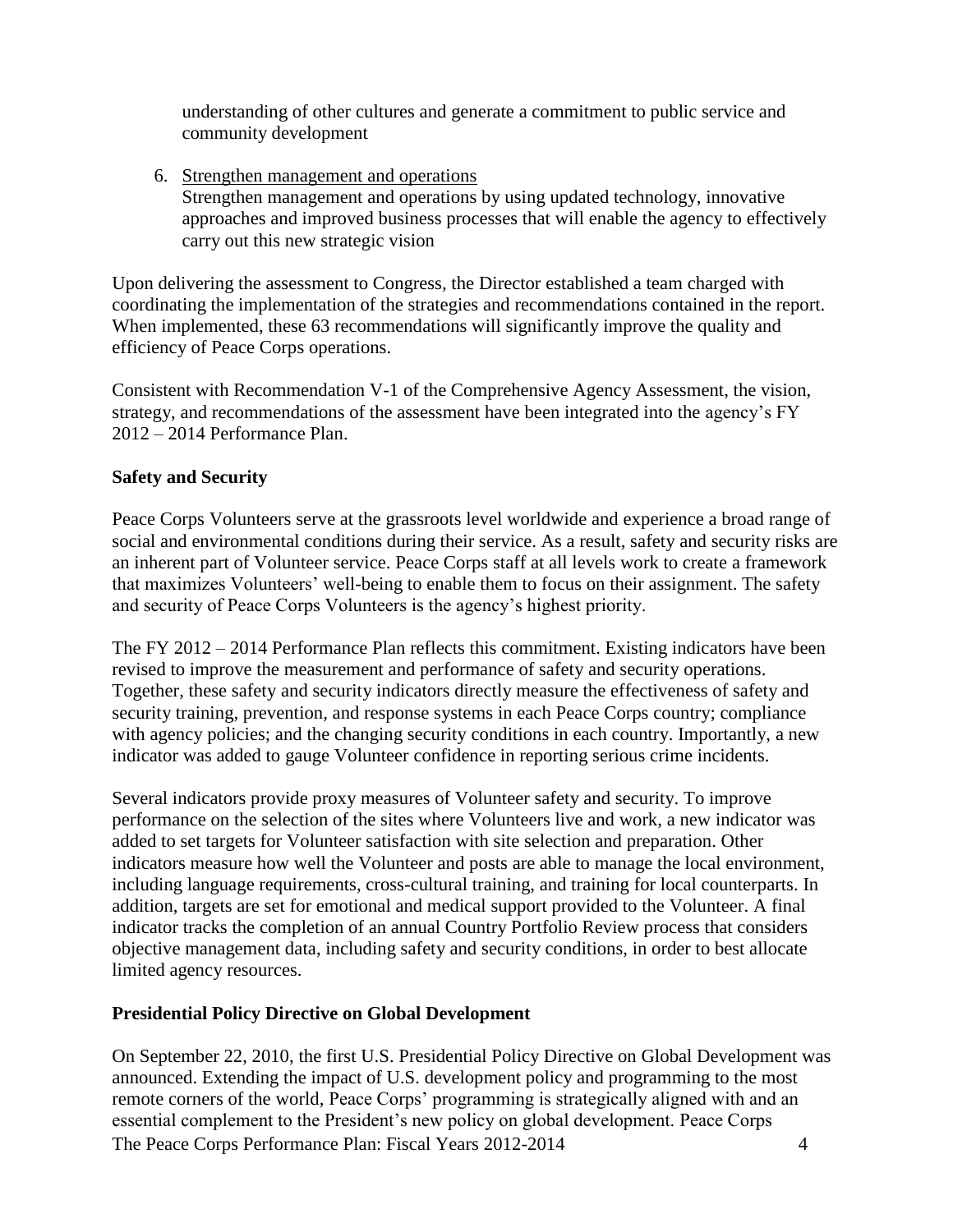Volunteers are dedicated to a mission of world peace and friendship and pursue sustainable development and citizen diplomacy through the people-to-people friendships they establish at the community level. Representing the diversity of America in communities around the world, Peace Corps Volunteers are America's best and most cost-effective grassroots development workers. Volunteers build relationships from the ground up while living under the same conditions as those with whom they work. Peace Corps' history of global engagement fosters an energized U.S. domestic constituency supportive of development assistance.

In keeping with the emphasis placed on whole-of-government approaches by the new global development policy, the FY 2012 – 2014 Performance Plan will measure Peace Corps' efforts to increase its impact both domestically and abroad through the expanded use of strategic partnerships. The plan is also aligned with other key elements of the new Global Development Policy, including a heightened emphasis on monitoring and evaluation to foster and facilitate strategic planning, performance measurement and evidence-based management at posts; active engagement in all four countries participating in Partnerships for Growth; and a targeting of resources by focusing on a more limited number of highly technical interventions.

# **Monitoring and Evaluation**

Peace Corps is moving into a new era of measuring and evaluating impact to improve performance and better serve the communities where Volunteers live and work. The agency has seen major improvements in its project monitoring and evaluation processes under the FY 2009 - 2011 Performance Plan. The challenge going forward is to coordinate and integrate the monitoring and evaluation activities undertaken at various levels within the agency and standardize the collection and consistent use of data to inform management decisions across all posts and headquarters offices. Additionally, the Comprehensive Agency Assessment strongly encouraged Peace Corps to continue improving its ability to demonstrate the agency's impact.

Looking forward, the agency will develop an evaluation policy that articulates Peace Corps' philosophy of participation, transparency, and local engagement to generate and apply knowledge. The agency will build Volunteers' evaluation capacity with a mandatory monitoring and evaluation course included as a core competency in the Volunteers' training. The agency will also build the monitoring and evaluation capacity of the host country staff and project partners. Further, standard outcome indicators will be developed for the Volunteer work activities in all six major sectors allowing the agency to aggregate the results of its work across the world.

This increased focus on monitoring and evaluation will create a learning environment throughout the organization that will support improved performance and facilitate evidence-based management.

# **FY 2012 – 2014 Performance Plan**

The Peace Corps Performance Plan: Fiscal Years 2012-20145 The FY 2012 – 2014 Performance Plan builds on the work achieved during the first three years of the strategic plan to establish a foundation for a stronger Peace Corps focused on improved performance planning, measurement, and results. Performance management at the agency is further improved in this plan through the adoption of performance planning and reporting requirements mandated by the GPRA Modernization Act of 2010.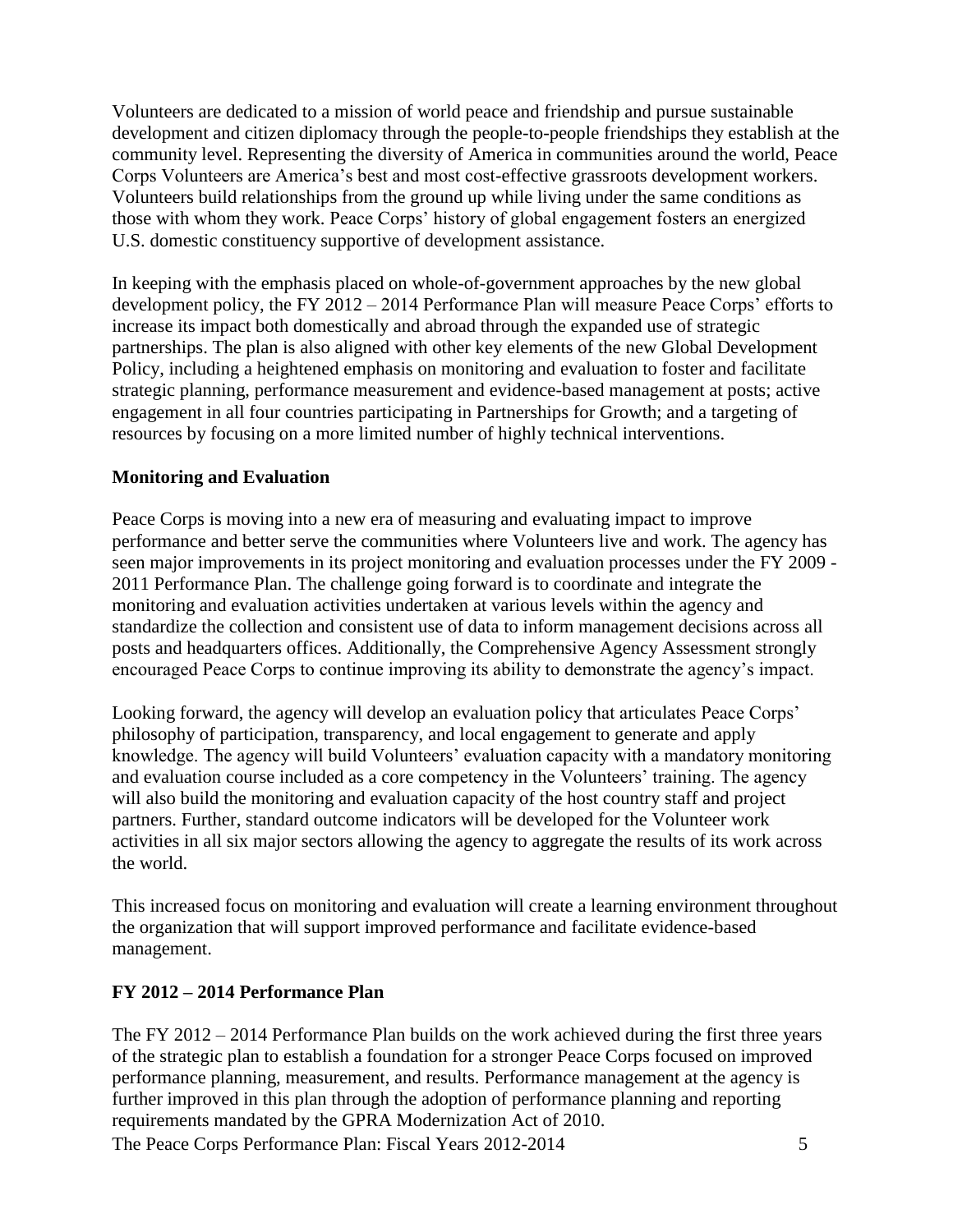The Office of Strategic Information, Research and Planning (OSIRP) is responsible for performance planning and reporting and works with agency stakeholders to collect and analyze performance data to improve the operations of the agency. The Director of OSIRP serves as the Performance Improvement Officer for the agency, and the office provides agency-level guidance and oversight of data and information quality. OSIRP conducts Strategic Plan Quarterly Performance Review sessions to collect performance data from agency stakeholders and develop strategies for meeting performance indicator targets.

OSIRP has also refined its indicator measurement methodology to improve accuracy and better drive agency performance. Improvements to indicator methodology include the use of dynamic targets when baseline data is not available or when planned agency process enhancements, such as the redesign of the Volunteer Delivery System to improve efficiency, are expected to result in uncertain levels of performance improvement. The dynamic targets utilize nominal percentage, or percentage-point, directions of change. Percentage measures are also used, where possible, to account for the fluctuating Volunteer population resulting from varying funding levels. Data collection and reporting consistency is ensured by the use of detailed indicator data reference sheets which include operational definitions, data sources, and a comprehensive methodology for measuring each performance indicator.

The performance plan includes forty indicators with annual performance targets to drive achievement towards Peace Corps' strategic, outcome, and performance goals. The annual performance targets established within the performance plan serve as the milestones for achieving the performance goals. A "goal leader" is identified for each performance goal; the goal leader is the agency official responsible for the achievement of the performance goal with agency support.

Peace Corps is one program activity; as a result, low priority program activities are not identified. However, the agency utilizes processes such as the Country Portfolio Review to review agency operations, identify areas for improvement, and strategically allocate resources. The 2013 Cuts, Consolidations, and Savings (CCS) Volume of the President's Budget identifies the lower-priority program activities under the GPRA Modernization Act, 31 U.S.C. 1115(b)(10). The public can access the volume at: [http://www.whitehouse.gov/omb/budget.](http://www.whitehouse.gov/omb/budget)

For each strategic goal, means and strategies are offered that address the major actions the agency plans to take in order to meet the performance goals. Background is also provided on how the performance plan is integrated with strategies and recommendations from the Comprehensive Agency Assessment.

#### **Verification and Validation of Performance Data**

The agency utilizes several data sources to measure performance indicators. The agency is strongly committed to performance improvement through the use of high quality performance data. The verification and validation measures for key data sources are listed below.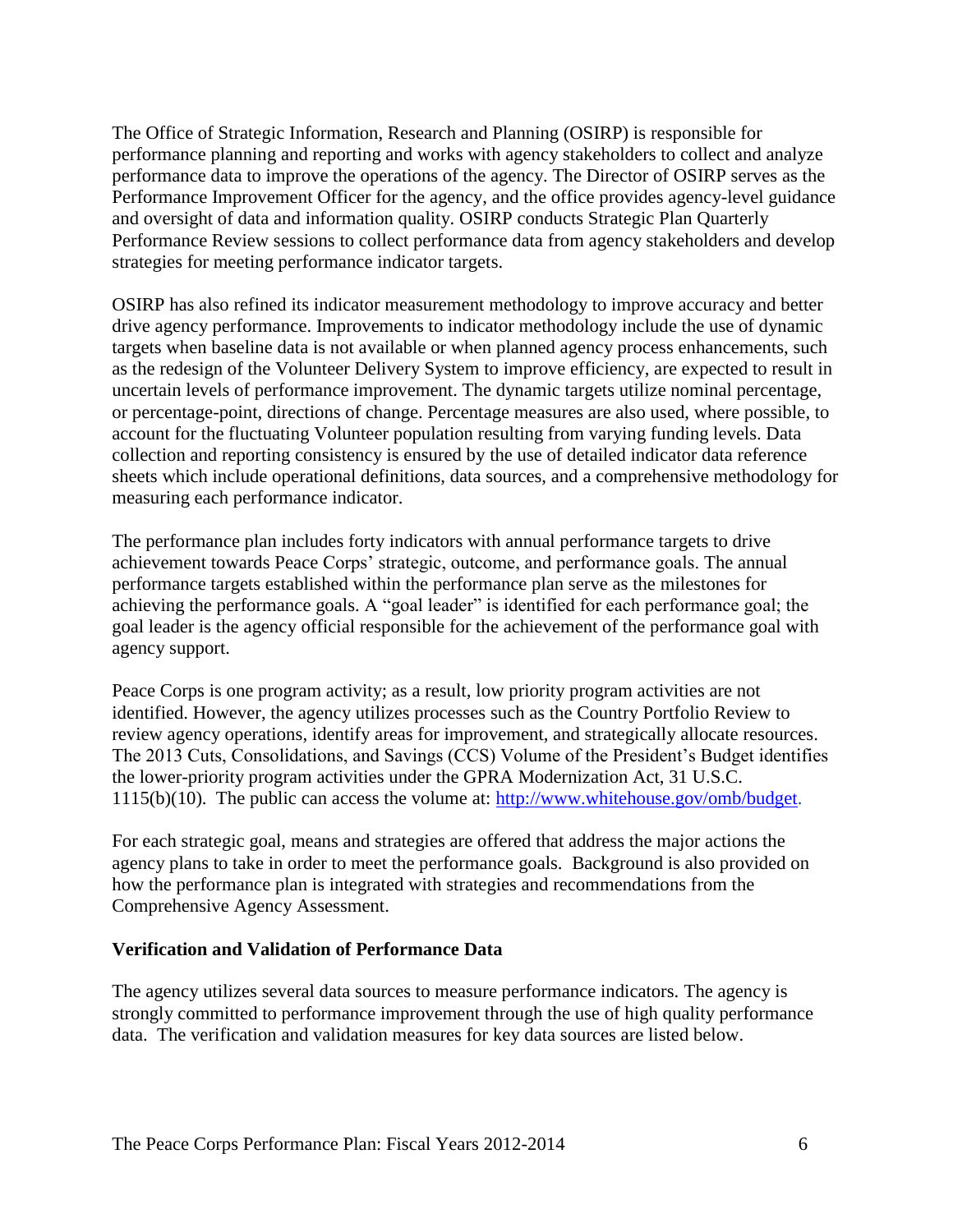### *Annual Volunteer Survey*

The AVS is a voluntary survey and provides feedback directly from the Volunteers regarding agency activities. The consistently high response rate from Volunteers (86 percent in FY 2011) ensures the responses reliably represent the Volunteers. The demographic profile of respondents is compared to all Volunteers in service to confirm respondents are representative of the Volunteer population as a whole. Responses to AVS questions are entered by Volunteers and housed in an external, electronic survey database. Faulty data are cleaned prior to analysis and constitute only a small percentage of overall responses. Analyzed data are used to inform management of the Volunteers' perspective on key issues. The high response rate from Volunteers, as well as the verification and validation measures in place for the AVS, ensures the high level of AVS data accuracy needed for its intended use.

# *Peace Corps Enterprise Database Systems*

The agency maintains several enterprise database systems to collect Volunteer and program information. Only authorized staff members who have been properly trained can access key systems, maintaining data integrity and ensuring data entry methodology is followed. Regular reconciliation processes between agency units enable users to verify and test performance data to isolate and correct errors. Internal, automated system processes also ensure data are appropriately transferred between different applications. The required level of accuracy to provide current and historical information about programs and Volunteers is met through database rules and business processes.

# *Overseas posts*

Overseas posts submit data for seven performance indicators through an online survey at the end of the fiscal year. The information is self-reported; validity of the data is strengthened when multiple sources are utilized by overseas staff, and when all posts respond to the survey. Overseas posts use multiple data sources when responding to the survey, including site visits, interviews with host country partners, and the Volunteer Reporting Tool, the system designed for Volunteers to report on their activities. The survey is designed with clear logic to minimize data entry error. Data is independently reviewed and anomalies are addressed and corrected to improve data quality. The survey gathers the activities of overseas posts. When all posts respond to the survey and high data quality is established, the required level of accuracy is met.

# *Host Country Impact Studies*

Host Country Impact Studies evaluate the impact of Volunteers on the host country nationals with whom they live and work. The studies utilize a mixed-method approach to collect both qualitative and quantitative information including outreach to counterparts, host families, community members, host country government agencies at the local and national levels, and other partner organizations. These studies provide information from the perspective of the people served, thereby offering a deeper understanding of the impact of Peace Corps. Given the limited number of studies per fiscal year, OSIRP will monitor the study results instead of measuring the achievement of a defined target.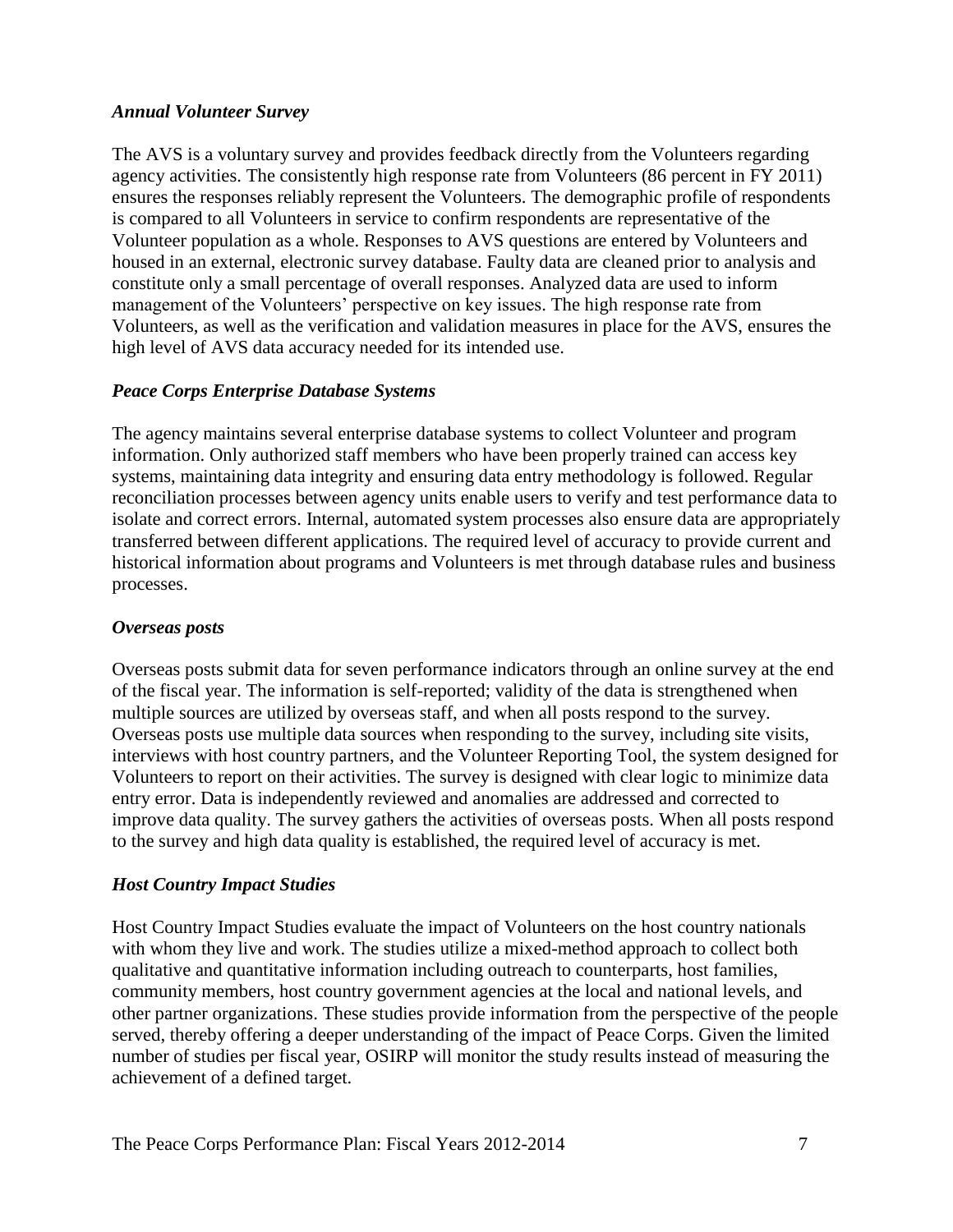### **Strategic Goal 1:**

Enhance the capacity of host country individuals, organizations, and communities to meet their skill needs

# **Outcome Goals:**

- 1.1 Country programs fulfill host-country skill needs
- 1.2 Volunteers have the competencies necessary to implement a country program
- 1.3 Host country individuals, organizations, and communities demonstrate an enhanced capacity to meet their own needs

### **Performance Goal 1.1.1: Ensure the effectiveness of in-country programs**

*Goal Leader: Associate Director, Office of Global Operations*

|    | <b>Agency-level Performance Indicators</b>                                                                                                        | Data<br>Source                           | FY 2012<br>Target                                         | FY 2013<br>Target                                                                             | FY 2014<br>Target                                                                             |
|----|---------------------------------------------------------------------------------------------------------------------------------------------------|------------------------------------------|-----------------------------------------------------------|-----------------------------------------------------------------------------------------------|-----------------------------------------------------------------------------------------------|
| a. | Percentage of project managers who meet<br>with their host country Project Advisory<br>Committees                                                 | Overseas<br>posts                        | 5 percentage-<br>point increase<br>over FY 2011<br>result | 5 percentage-<br>point increase<br>over average of<br>FY 2011, FY<br>2012 results             | 5 percentage-<br>point increase<br>over average<br>of FY 2012,<br>FY 2013<br>results          |
|    | b. Percentage of posts that provide annual<br>progress reports to their host country<br>agency sponsors and partners for all of their<br>projects | Overseas<br>posts                        | 95%                                                       | 95%                                                                                           | 95%                                                                                           |
| c. | Percentage of projected length of service<br>actually served by Volunteers                                                                        | Peace<br>Corps<br>Enterprise<br>Database | 85%                                                       | 1 percentage-<br>point increase<br>over average of<br>FY 2010, FY<br>2011, FY 2012<br>results | 1 percentage-<br>point increase<br>over average<br>of FY 2011,<br>FY 2012, FY<br>2013 results |
|    | d. Percentage of Volunteers who report their<br>satisfaction with site selection and<br>preparation as adequate or better                         | Annual<br>Volunteer<br>Survey            | 76%                                                       | 1 percentage-<br>point increase<br>over average of<br>FY 2010, FY<br>2011, FY 2012<br>results | 1 percentage-<br>point increase<br>over average<br>of FY 2011,<br>FY 2012. FY<br>2013 results |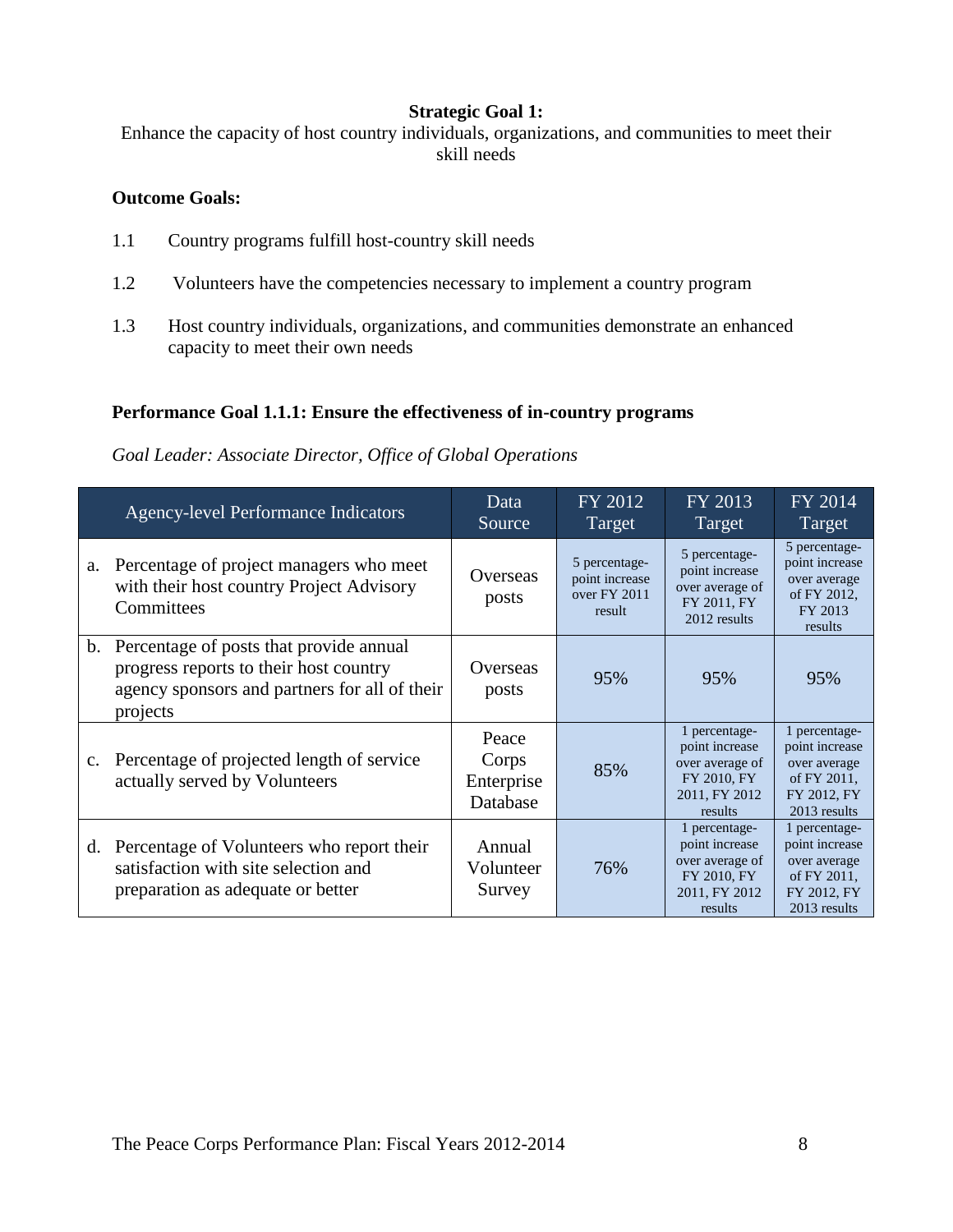# **Performance Goal 1.2.1: Ensure the effectiveness of in-country training**

|    | <b>Agency-level Performance Indicators</b>                                                                                                          | Data<br>Source                           | FY 2012<br>Target | FY 2013<br>Target                                                                 | FY 2014<br>Target                                                                 |
|----|-----------------------------------------------------------------------------------------------------------------------------------------------------|------------------------------------------|-------------------|-----------------------------------------------------------------------------------|-----------------------------------------------------------------------------------|
| a. | Percentage of Volunteers who meet local<br>language requirements for service per post<br>testing standards                                          | Peace<br>Corps<br>Enterprise<br>Database | 86%               | 1 percentage-<br>point increase<br>over average of<br>FY 2011, FY<br>2012 results | 1 percentage-<br>point increase<br>over average of<br>FY 2012, FY<br>2013 results |
|    | b. Percentage of Volunteers who report<br>training as adequate or better in preparing<br>them technically for service                               | Annual<br>Volunteer<br>Survey            | 82%               | 84%                                                                               | 86%                                                                               |
|    | c. Percentage of Volunteers who report<br>training as adequate or better in preparing<br>them to work with their<br>counterparts/community partners | Annual<br>Volunteer<br>Survey            | 80%               | 82%                                                                               | 84%                                                                               |
|    | d. Percentage of posts that provide monitoring<br>and evaluation training to their Volunteers                                                       | Overseas<br>posts                        | 85%               | 90%                                                                               | 95%                                                                               |

*Goal Leader: Associate Director, Office of Global Operations*

# **Performance Goal 1.3.1: Increase the effectiveness of skills transfer to host country individuals, organizations, and communities**

*Goal Leader: Associate Director, Office of Global Operations*

| <b>Agency-level Performance Indicators</b>                                                                                                                       | Data<br>Source                | FY 2012<br>Target | FY 2013<br>Target | FY 2014<br>Target |
|------------------------------------------------------------------------------------------------------------------------------------------------------------------|-------------------------------|-------------------|-------------------|-------------------|
| a. Percentage of Volunteers who report their<br>primary project work transferred skills to<br>host country individuals and organizations<br>adequately or better | Annual<br>Volunteer<br>Survey | 85%               | 87%               | 89%               |
| b. Percentage of projects documenting<br>measurable impact in building the capacity<br>of host country nationals                                                 | Overseas<br>posts             | 85%               | 86%               | 87%               |
| c. Percentage of partner organizations at post<br>that report their assigned Volunteer fulfilled<br>their requested need for technical assistance                | Overseas<br>posts             | 70%               | 75%               | 80%               |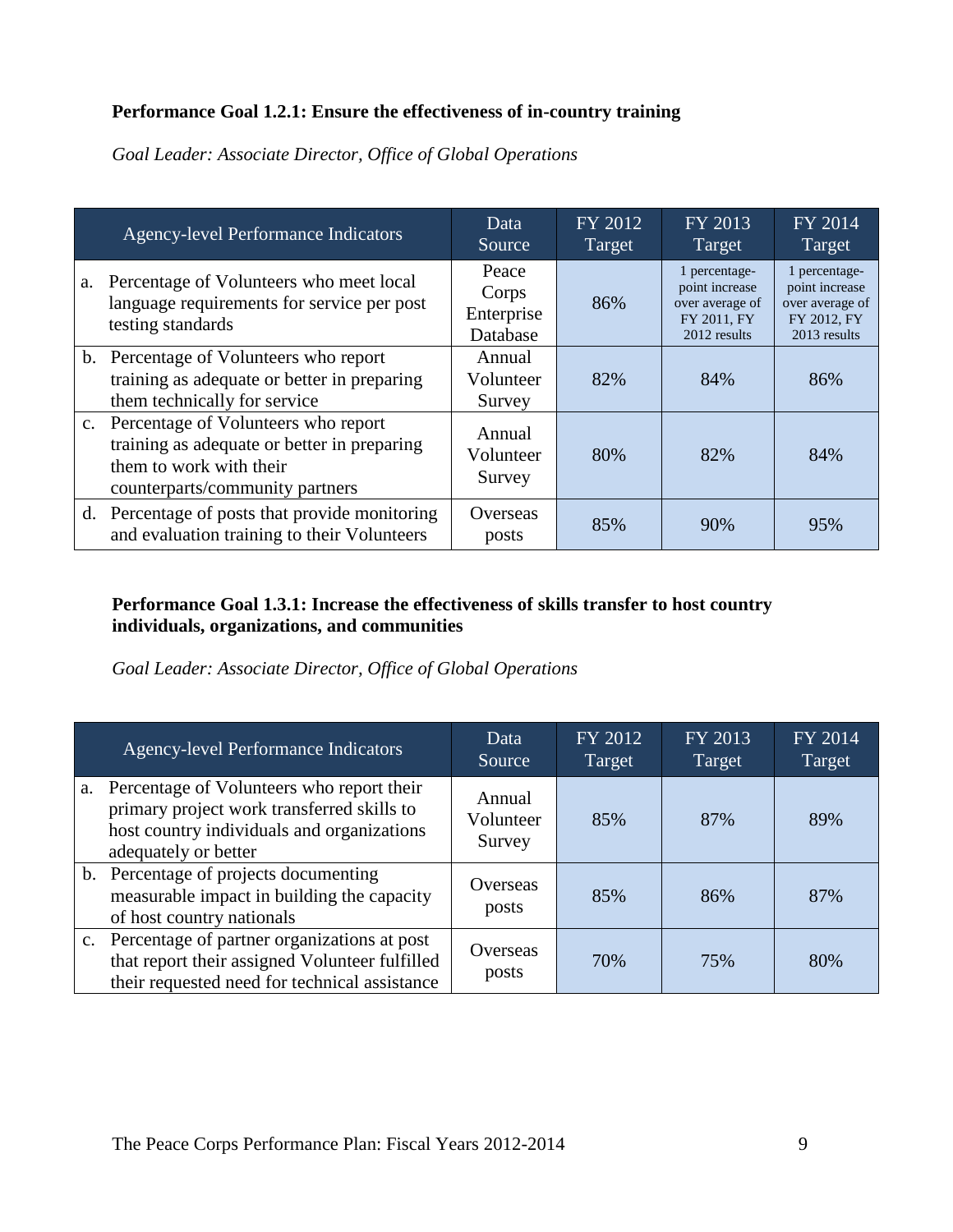### **Means and Strategies:**

The Peace Corps will:

- Develop world-class training programs and comprehensive support to prepare Volunteers for success
- Strengthen current monitoring and evaluation efforts to improve performance and better serve the communities in which Volunteers work
- Improve project development and planning collaboration between Volunteers, staff, and host country partners, including government officials, community members, and beneficiaries, through annual meetings with Project Advisory Committees
- Train Volunteers to build capacity by increasing knowledge, improving skills, and promoting behavior change of individuals and families in the countries where they serve
- Implement the recommendations of the Focus-In/Train-Up Task Force to focus on a limited number of highly effective projects that can best meet the needs of the countries in which Volunteers serve
- Provide standard guidance and training on monitoring and evaluation to Volunteers and staff
- Utilize technology to promote and support the exchange of field resources to enhance programming and training effectiveness
- Use more effective Volunteer reporting tools to ease the collection and analysis of Volunteer project, capacity building, and skills transfer activities
- Seek feedback from host country partners to continually improve projects
- Enhance the safety and security of Volunteers by helping them integrate into their communities through more effective language training
- Report percentage of projected length of service completed as well as other improved measures of early terminations during quarterly review sessions with the Office of Global Operations and the regions for operational realignment at posts or regions with low performance
- Enhance the safety and security of Volunteers through improvements in the processes and criteria for site selection and preparation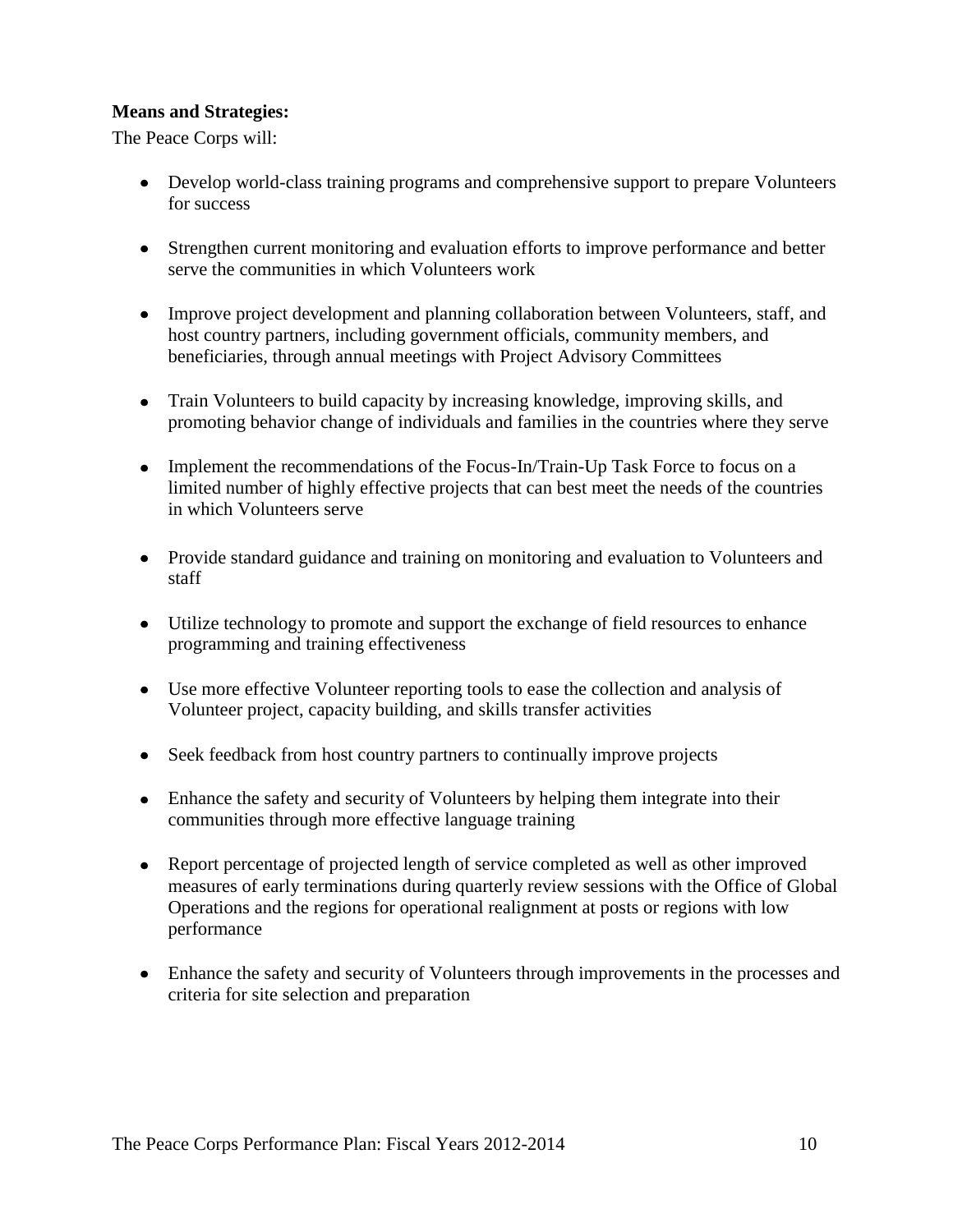#### **Data Collection and Management:**

The Office of Overseas Programming and Training Support and posts will collect and monitor project and training data through program evaluations, including Project Status Reviews and Training Status Reviews. Evaluations are conducted by technical experts and verified through the use of theory-based evaluation methods. The Volunteer Reporting Tool allows Volunteers to directly report on their activities and the outcomes achieved. Improved Volunteer training regarding monitoring and evaluation as well as the use of site visit reports and counterpart surveys will ensure the validity of the data.

The Office of Strategic Information, Research, and Planning (OSIRP) will collect and analyze data from the Annual Volunteer Survey (AVS) which provides Volunteer feedback on the effectiveness of training, their satisfaction with site selection and preparation, and their effectiveness in transferring skills.

OSIRP will collect and analyze projected length of service data through the Peace Corps Volunteer Database Management System..

### **Integration of the Comprehensive Agency Assessment:**

The Comprehensive Agency Assessment calls on Peace Corps to maximize the impact of what Volunteers do best by focusing on and scaling-up a limited number of highly effective projects. The strategy, known as "Focus In/Train Up" will directly enhance Peace Corps' ability to deliver on Strategic Goal 1. As the agency sharpens its programmatic focus through evidence-based analysis, it will also make a strengthened commitment to providing world-class training and comprehensive support to prepare Volunteers for success.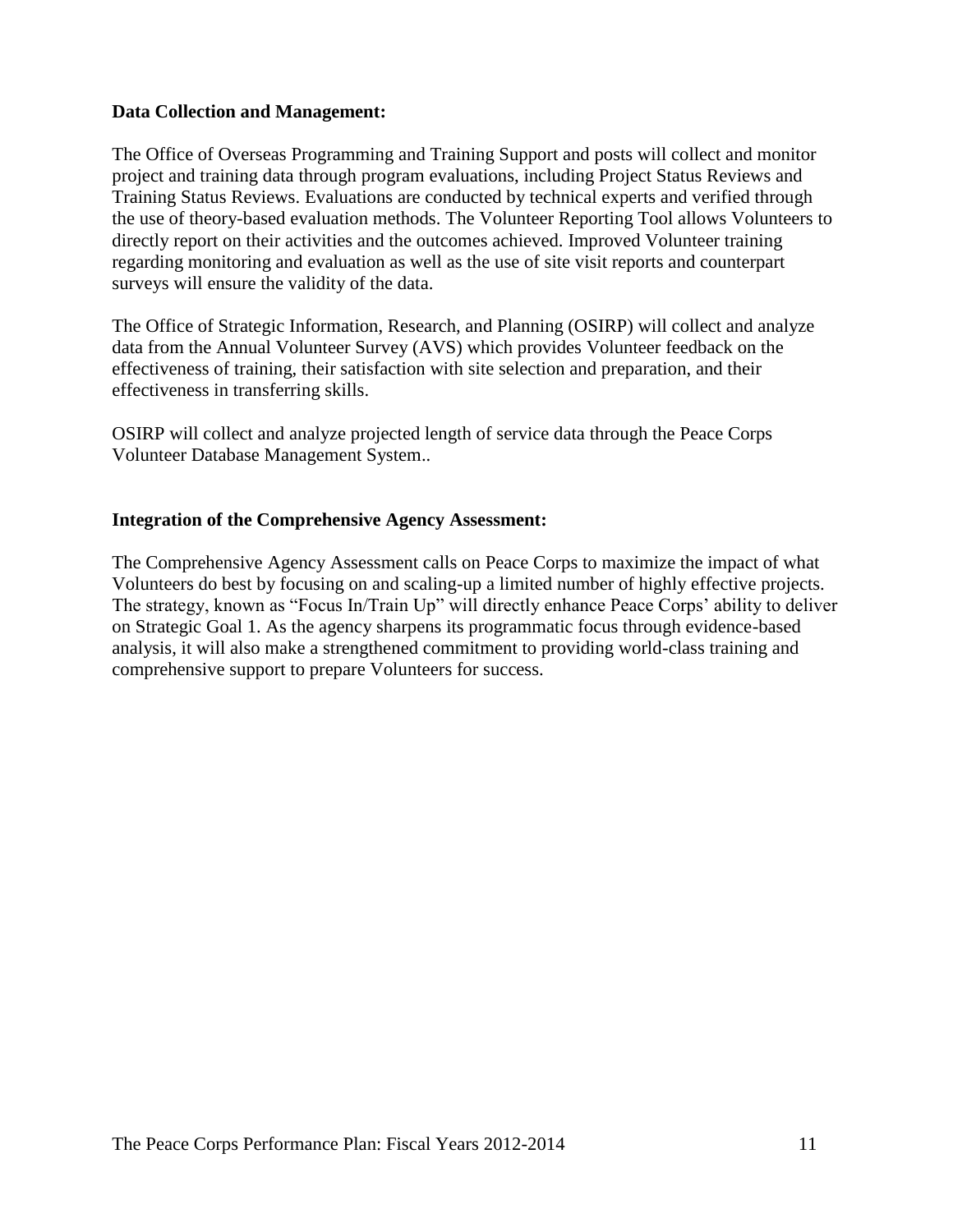# **Strategic Goal 2:**

Promote a better understanding of Americans on the part of host country individuals, organizations, and communities served by Volunteers

### **Outcome Goal:**

2.1 Host country individuals and communities learn about Americans through shared experiences with Peace Corps Volunteers

# **Performance Goal 2.1.1: The work and life experiences of Volunteers in country promote host country national learning about Americans**

|             | <b>Agency-level Performance Indicators</b>                                                                                                                           | Data<br>Source                              | FY 2012<br>Target                                | FY 2013<br>Target                                                                             | FY 2014<br>Target                                                                             |
|-------------|----------------------------------------------------------------------------------------------------------------------------------------------------------------------|---------------------------------------------|--------------------------------------------------|-----------------------------------------------------------------------------------------------|-----------------------------------------------------------------------------------------------|
|             | a. Percentage of Volunteers who report their<br>training prepared them to manage cultural<br>differences during service adequately or<br>better                      | Annual<br>Volunteer<br>Survey               | 90%                                              | 90%                                                                                           | 90%                                                                                           |
|             | b. Percentage of posts conducting supervisory<br>and counterpart training on working<br>effectively with Volunteers                                                  | Overseas<br>posts                           | 95%                                              | 95%                                                                                           | 95%                                                                                           |
| $c_{\cdot}$ | Percentage of host country nationals who<br>report positive opinions of Americans<br>through their interactions with Volunteers                                      | Host<br>Country<br>Impact<br><b>Studies</b> | No targets established; results are<br>monitored |                                                                                               |                                                                                               |
|             | d. Percentage of Volunteers who report their<br>activities and interactions help promote a<br>better understanding of Americans on the<br>part of the peoples served | Annual<br>Volunteer<br>Survey               | 72%                                              | 1 percentage-<br>point increase<br>over average of<br>FY 2010, FY<br>2011, FY 2012<br>results | 1 percentage-<br>point increase<br>over average of<br>FY 2011, FY<br>2012, FY 2013<br>results |

*Goal Leader: Associate Director, Office of Global Operations*

# **Means and Strategies:**

The Peace Corps will:

- Train Volunteers in the cross-cultural component of Peace Corps service to ensure that cultural differences that arise during service are managed in a culturally appropriate way, thereby leading to increased mutual understanding and a safe environment for Volunteers
- Effectively orient counterparts and community partners to the cross-cultural component of Peace Corps service, including safety issues, to ensure a positive and collaborative work environment conducive to meeting the requested technical needs of the country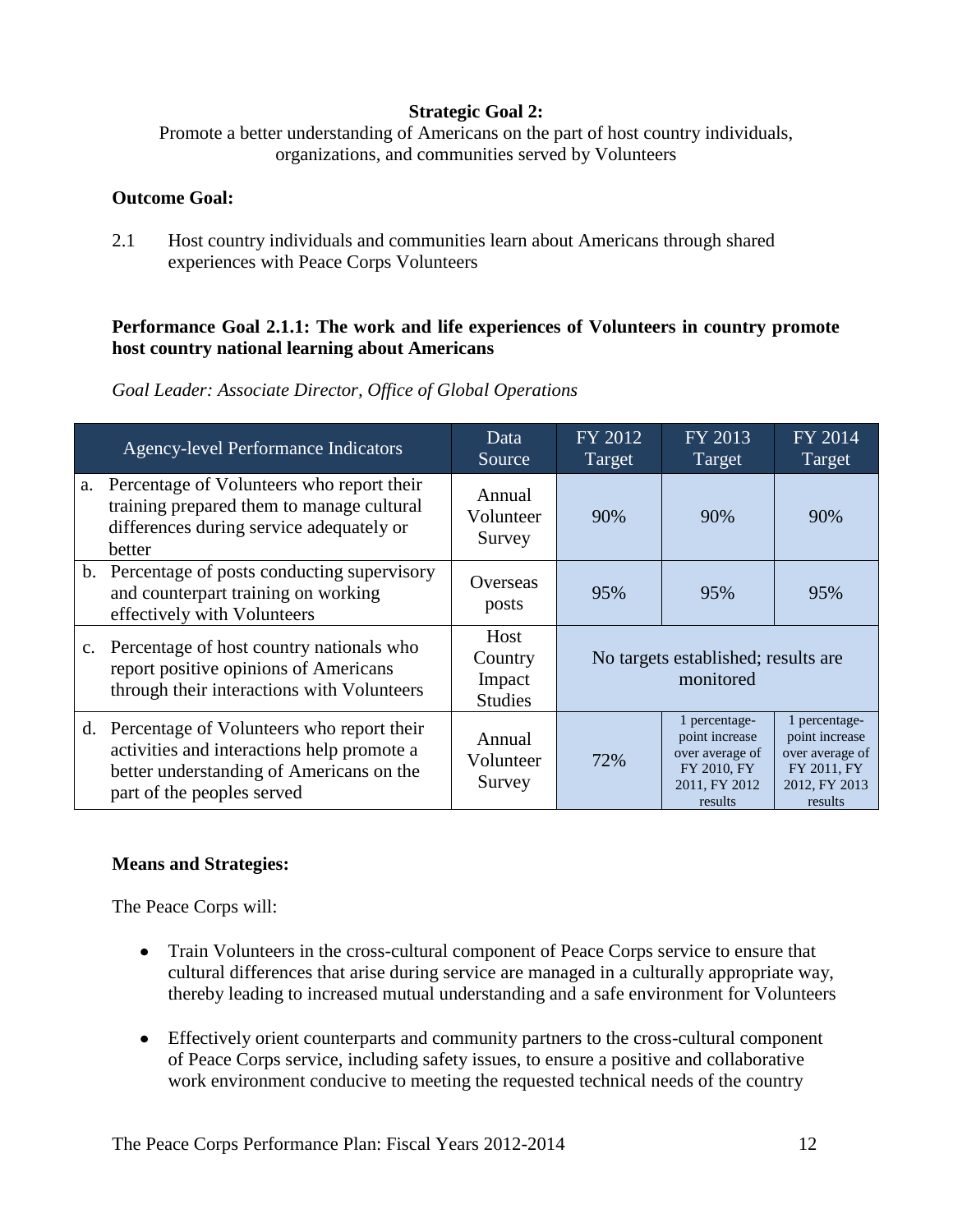- With the assistance of local research teams, implement field evaluations to obtain feedback from host country individuals on the success, effectiveness, and sustainability of Peace Corps projects
- Develop a new survey of counterparts in FY 2012 to gather additional information on Volunteer impact in building a better understanding of Americans

#### **Data Collection and Management:**

The Office of Strategic Information, Research, and Planning (OSIRP) will collect and analyze data from the Annual Volunteer Survey (AVS) to provide Volunteer feedback on the effectiveness of the cross-cultural training and support they receive. OSIRP will also utilize AVS data to present an assessment from Volunteers of the extent to which their activities and interactions promote a better understanding of Americans in their countries of service.

The Office of Overseas Programming and Training Support, the regions, and OSIRP will collaboratively collect, review, and verify posts' data on counterpart trainings via the annual Project Status Report and Training Status Report processes.

OSIRP will manage the implementation of host country studies to evaluate the impact of Volunteers on the host country nationals with whom they live and work.

#### **Integration of the Comprehensive Agency Assessment:**

Strategic Goal 2 will also benefit from the successful adoption of "Focus In/Train Up" strategy recommended by the Comprehensive Assessment. Peace Corps' history consistently shows that Volunteers who are effective in their work assignments are also those most likely to be successful in creating a better understanding of Americans on the parts of host country partners through their increased interactions with host country individuals, organizations, and communities. By enhancing Peace Corps' ability to provide needed technical assistance, the Volunteers will create a greater appreciation for the contributions of American Peace Corps Volunteers to host country development needs. The agency's host country impact studies will capture the increased understanding of Americans that stems from this work.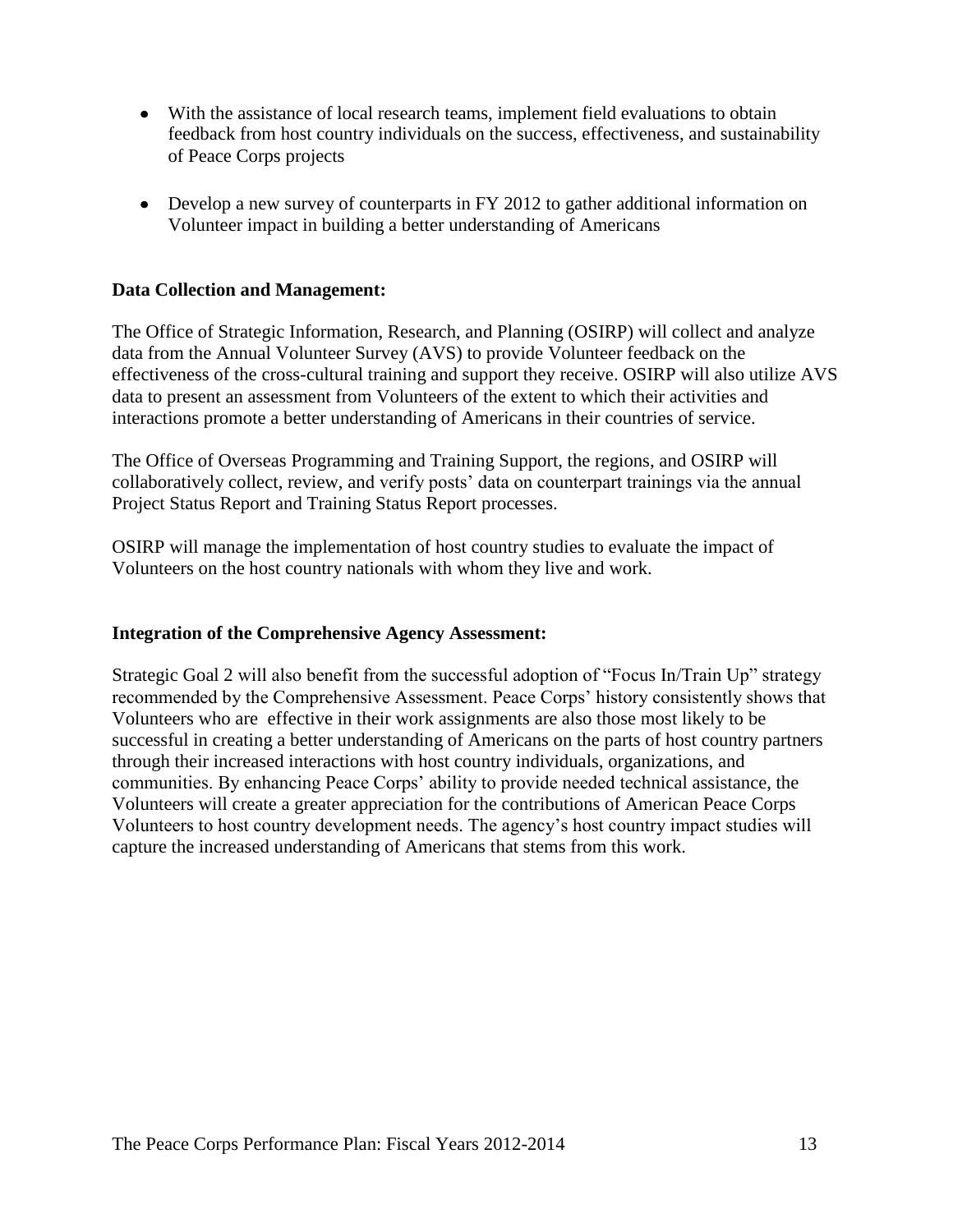### **Strategic Goal 3:**

Foster outreach to Americans through agency programs that assist Volunteers and Returned Peace Corps Volunteers to help promote a better understanding of other peoples on the part of Americans

### **Outcome Goal:**

3.1 Americans have increased awareness and knowledge of other cultures and global issues

### **Performance Goal 3.1.1: Volunteers share their in country experiences with family, friends, and the American public**

*Goal Leader: Director, Office of Third Goal and Returned Volunteer Services*

|    | <b>Agency-level Performance Indicators</b>                                                                                      | Data<br>Source                           | FY 2012<br>Target | FY 2013<br>Target                                                                             | FY 2014<br>Target                                                                             |
|----|---------------------------------------------------------------------------------------------------------------------------------|------------------------------------------|-------------------|-----------------------------------------------------------------------------------------------|-----------------------------------------------------------------------------------------------|
| a. | Percentage of Volunteers who report active<br>participation in the Coverdell World Wise<br>Schools/Correspondence Match Program | Annual<br>Volunteer<br>Survey            | 40%               | 1 percentage-<br>point increase<br>over average of<br>FY 2010, FY<br>2011, FY 2012<br>results | 1 percentage-<br>point increase<br>over average of<br>FY 2011, FY<br>2012, FY 2013<br>results |
|    | b. Number of individuals and organizations<br>supporting the Peace Corps Partnership<br>Program                                 | Peace<br>Corps<br>Enterprise<br>Database | 10,000            | 10,500                                                                                        | 11,000                                                                                        |
|    | c. Percentage of Volunteers who report sharing<br>their experiences with family, friends,<br>and/or the American public         | Annual<br>Volunteer<br>Survey            | 98%               | 98%                                                                                           | 98%                                                                                           |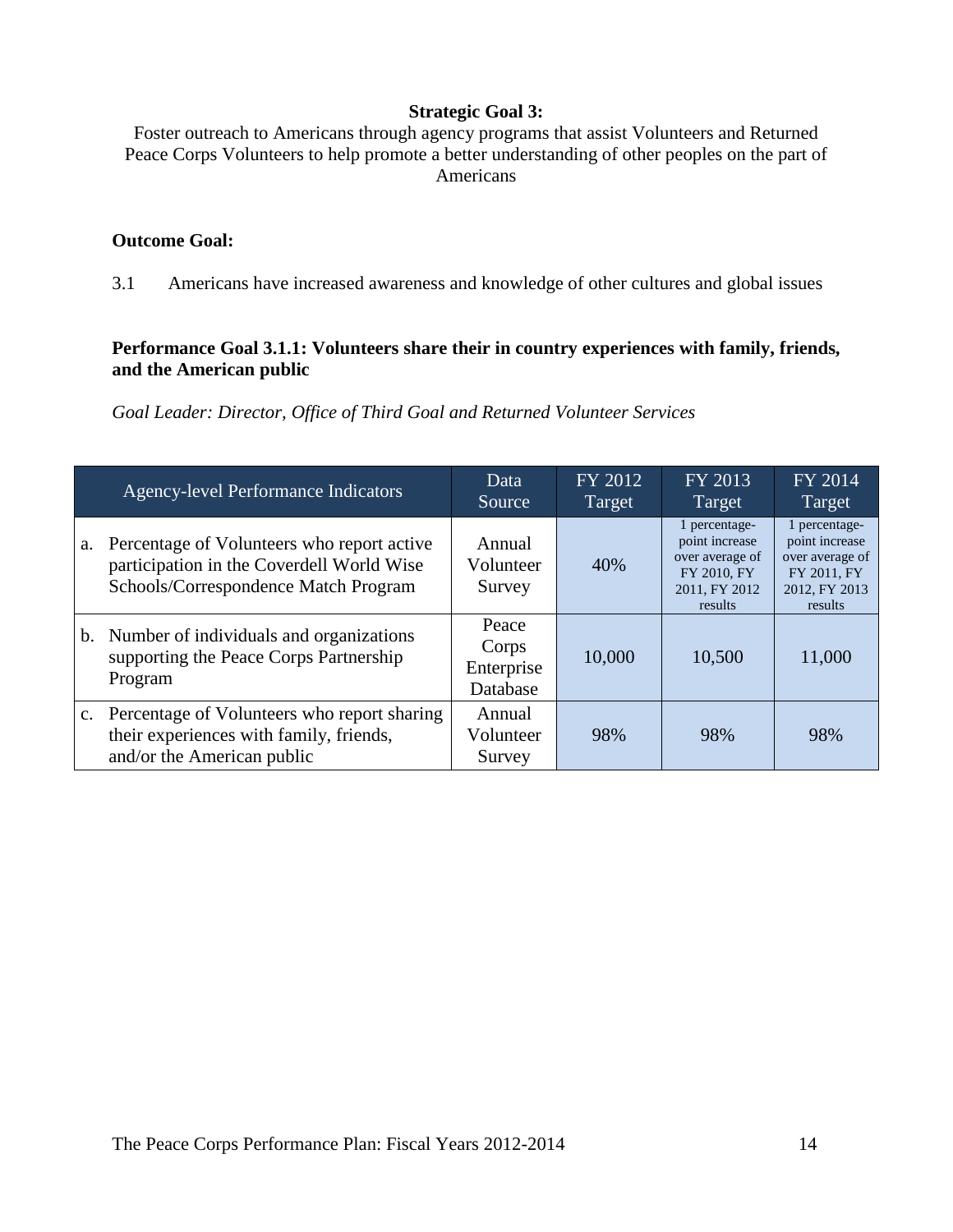# **Performance Goal 3.1.2: Increase Returned Peace Corps Volunteers (RPCV) cultural outreach to the American public through Peace Corps programs**

*Goal Leader: Director, Office of Third Goal and Returned Volunteer Services*

|    | <b>Agency-level Performance Indicators</b>                                                   | Data<br>Source                           | FY 2012<br>Target | FY 2013<br>Target | FY 2014<br>Target |
|----|----------------------------------------------------------------------------------------------|------------------------------------------|-------------------|-------------------|-------------------|
| a. | Number of Returned Peace Corps<br>Volunteers participating in agency-initiated<br>activities | Peace<br>Corps<br>Enterprise<br>Database | 10,000            | 10,500            | 11,000            |
| b. | Number of educational institutions where<br>RPCVs engage in third goal activities            | Peace<br>Corps<br>Enterprise<br>Database | 760               | 810               | 865               |

# **Means and Strategies:**

The Peace Corps will:

- Encourage Third Goal activities through the distribution of a monthly newsletter to currently serving Volunteers and Returned Peace Corps Volunteers
- Promote Volunteer awareness and active participation in the Peace Corps' Coverdell World Wise Schools program
- Use innovative marketing to promote awareness of the Peace Corps' educational programs and materials to U.S. educators and educational institutions
- Raise awareness of the Peace Corps Partnership Program as a vehicle through which private sector entities (RPCV groups, civic/community organizations, faith-based organizations, schools, businesses, etc.) and individuals can connect with and support Volunteer projects
- Improve communication with and provide information services to returned Volunteers, especially through the use of technology, to increase their awareness of Peace Corps activities and engagement in Third Goal initiatives such as the Coverdell World Wise Schools Speakers Match program

# **Data Collection and Management:**

The Office of Third Goal and Returned Volunteer Services and the Office of Volunteer Recruitment and Selection will collect and analyze data using enterprise database systems and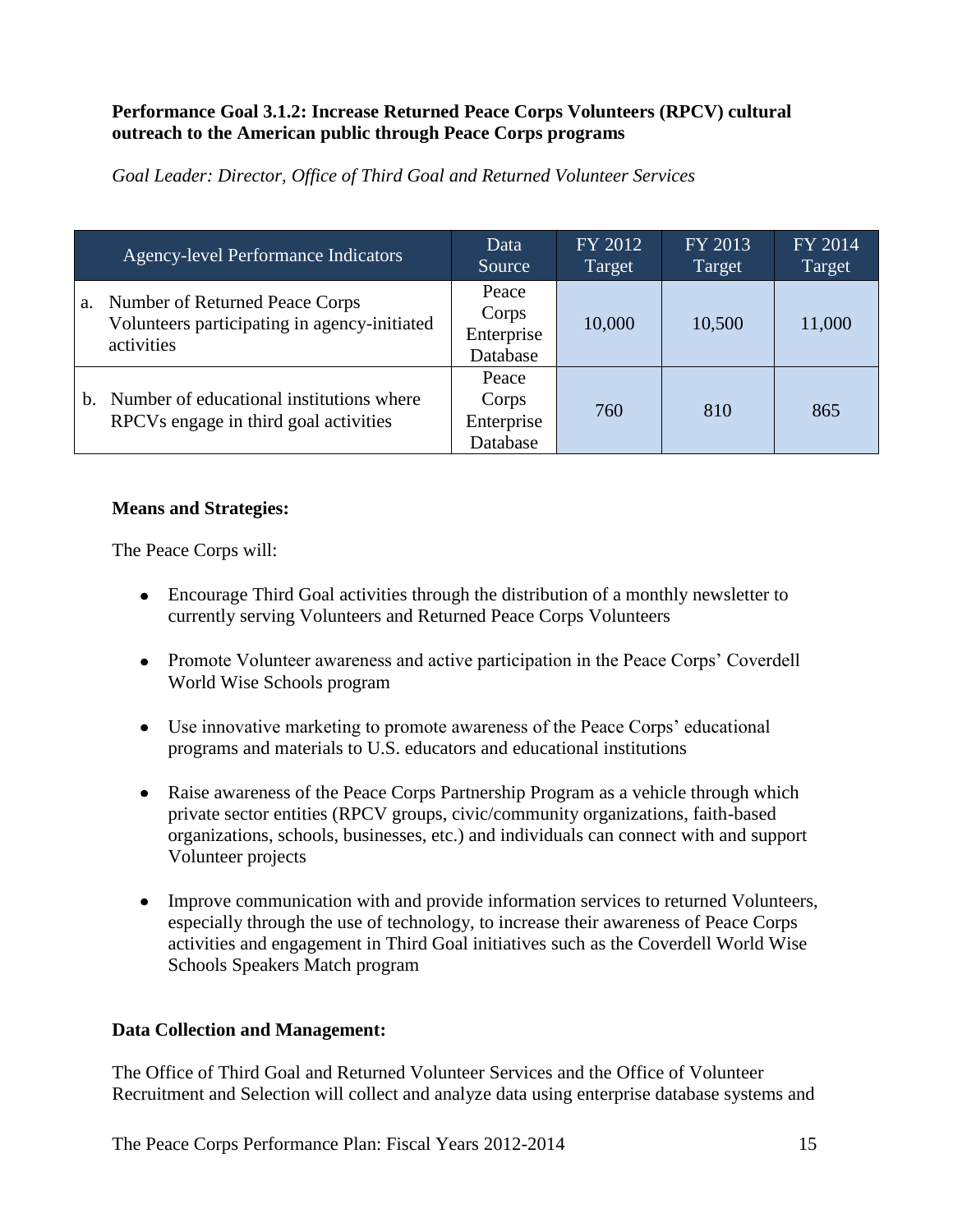event reports. The data will include the participation of Volunteers and returned Volunteers in formal classrooms, youth programs, and other Third Goal activities throughout the country.

The Office of Strategic Information, Research, and Planning will collect and analyze Annual Volunteer Survey responses to questions about Volunteer participation in the Coverdell World Wise Schools program and sharing experiences with family, friends, and/or the American public. Volunteers share their experience through a variety of means, including: websites and blogs, social media, hosting American visitors, posting to the Peace Corps Digital Library, and others.

The Office of Gifts and Grants Management will monitor and report on the numbers of private sector individuals and organizations that support the Peace Corps Partnership Program through an enterprise database system.

### **Integration of the Comprehensive Agency Assessment:**

The Comprehensive Agency Assessment recommends that the Peace Corps "elevate the Third" Goal" by engaging Volunteers, returned Volunteers and the American public through strong partnerships with businesses, schools, civil society and government agencies to increase understanding of other cultures and generate a commitment to public service and community development. The assessment also calls on the agency to fully institutionalize the Third Goal into all portions of the Peace Corps experience, from receiving an invitation to swearing in as a Volunteer to "continuing service" as a returned Volunteer by taking full advantage of technology and communications capabilities.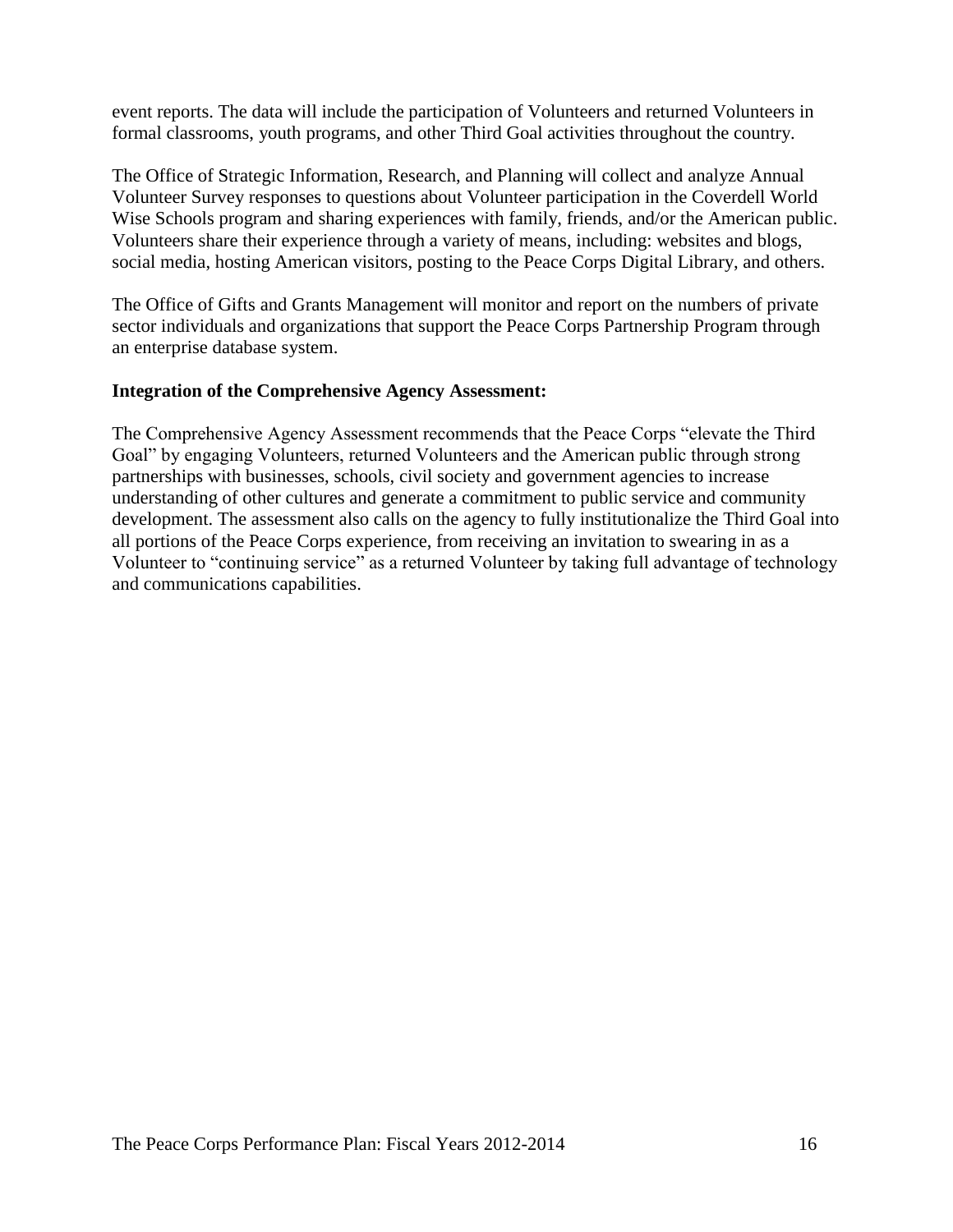# **Strategic Goal 4:**

Provide Volunteers, who represent the diversity of Americans, to meet the evolving technical needs of host countries

### **Outcome Goals:**

- 4.1 Volunteers provided at every post meet the evolving technical needs of host countries
- 4.2 Trainees assigned to serve overseas represent the diversity of Americans

# *Performance Goal 4.1.1:* **Recruit Volunteers that balance the needed manpower and technical needs at post with the available applicant pool and its skills**

*Goal Leader: Associate Director, Office of Volunteer Recruitment and Selection*

|    | <b>Agency-level Performance Indicators</b>                     | Data<br>Source                           | FY 2012<br>Target | FY 2013<br>Target                                                                             | FY 2014<br>Target                                                                             |
|----|----------------------------------------------------------------|------------------------------------------|-------------------|-----------------------------------------------------------------------------------------------|-----------------------------------------------------------------------------------------------|
| a. | Percentage of trainees requested for<br>generalist assignments | Peace<br>Corps<br>Enterprise<br>Database | 63%               | 1 percentage-<br>point increase<br>over average of<br>FY 2010, FY<br>2011, FY 2012<br>results | 1 percentage-<br>point increase<br>over average of<br>FY 2011, FY<br>2012, FY 2013<br>results |
|    | b. Percentage of trainee requests filled by<br>trainee inputs  | Peace<br>Corps<br>Enterprise<br>Database | 95%               | 95%                                                                                           | 95%                                                                                           |

### *Performance Goal 4.1.2:* **Manage Volunteer recruitment functions in an effective and efficient manner**

*Goal Leader: Associate Director, Office of Volunteer Recruitment and Selection*

|                | <b>Agency-level Performance Indicators</b>          | Data<br>Source                           | FY 2012<br>Target | FY 2013<br>Target                                                                 | FY 2014<br>Target                                                                    |
|----------------|-----------------------------------------------------|------------------------------------------|-------------------|-----------------------------------------------------------------------------------|--------------------------------------------------------------------------------------|
| a <sub>z</sub> | Nominee attrition rate                              | Peace<br>Corps<br>Enterprise<br>Database | 27%               | 26%                                                                               | 25%                                                                                  |
|                | b. Number of days from application to<br>invitation | Peace<br>Corps<br>Enterprise<br>Database | 137               | 5 percent<br>reduction from<br>average of FY<br>2010, FY 2011,<br>FY 2012 results | 5 percent<br>reduction from<br>average of FY<br>2011, FY<br>2012, FY 2013<br>results |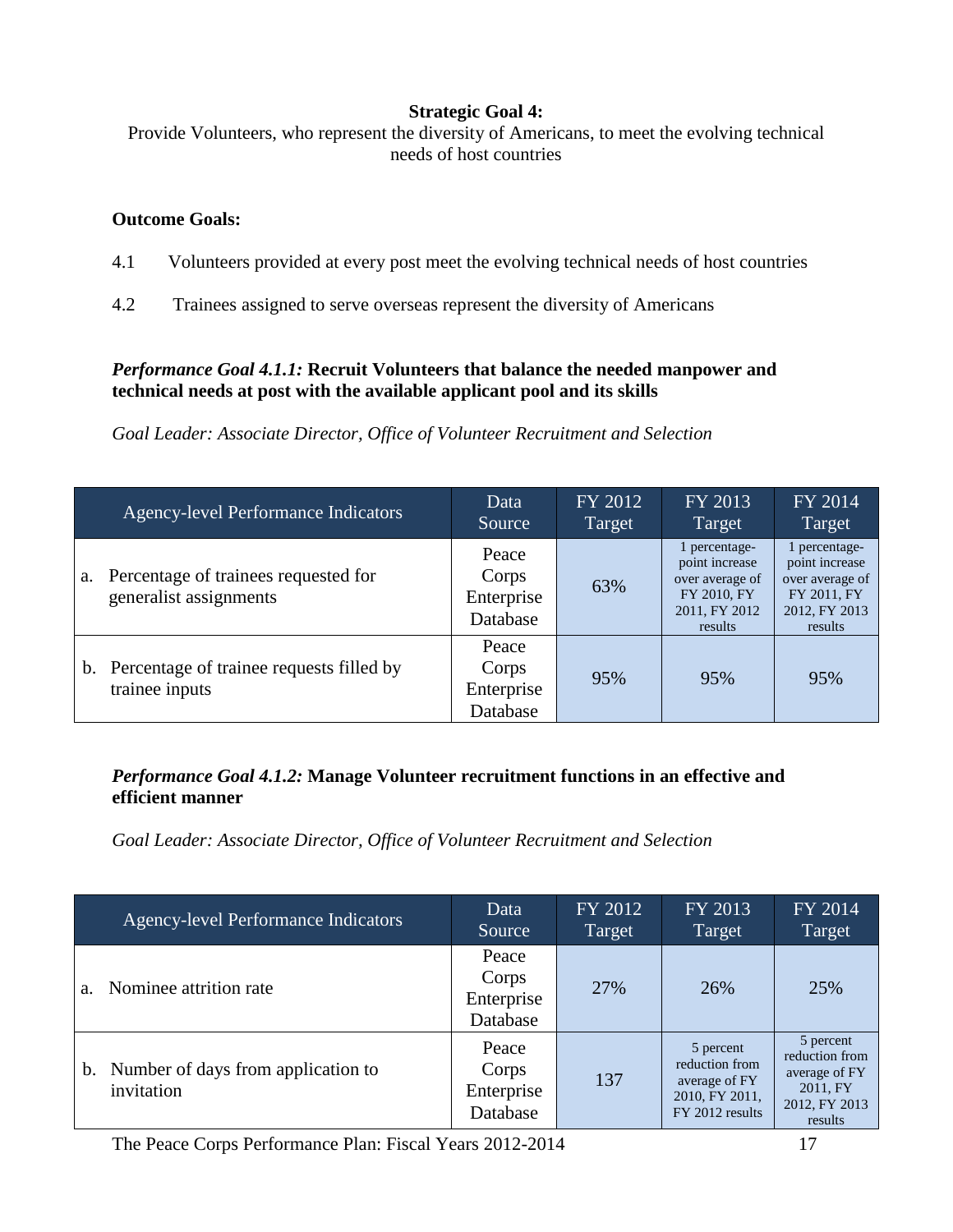# **Performance Goal 4.2.1: Recruitment and Volunteer placement efforts reflect the diversity of Americans**

*Goal Leader: Associate Director, Office of Volunteer Recruitment and Selection*

|    | <b>Agency-level Performance Indicators</b>                               | Data<br>Source                           | FY 2012<br>Target | FY 2013<br>Target | FY 2014<br>Target |
|----|--------------------------------------------------------------------------|------------------------------------------|-------------------|-------------------|-------------------|
| a. | Percentage of applications from individuals<br>age 50 and older          | Peace<br>Corps<br>Enterprise<br>Database | 8%                | 8.5%              | 9%                |
|    | b. Percentage of applications from individuals<br>of diverse ethnicities | Peace<br>Corps<br>Enterprise<br>Database | 25%               | 26%               | 27%               |

# **Means and Strategies:**

The Peace Corps will:

- Develop Focus-In/Train-Up projects that leverage the skills of recent college graduates while providing training on highly-effective technical interventions to meet the technical needs of host countries
- Strategically allocate trainee resources to regions and overseas posts through the trainee allocation process administered by the Office of Global Operations
- Engage in trainee programming discussions with overseas posts, the regions, and the Office of Volunteer Recruitment and Selection early in the fiscal year with strategic guidance from the Office of Global Operations
- Align Volunteer recruitment and selection operations to recruit and retain individuals that meet the expressed needs of the overseas posts
- Develop an evidence-based nominee retention strategy to limit nominee attrition due to factors that Peace Corps can control
- Monitor the effectiveness of customer service standards recommended by the Customer Service Task Force
- Implement the Volunteer Delivery System redesign project to improve the efficiency of Volunteer lifecycle management processes and reduce applicant processing time
- Leverage new technologies to identify recruitment opportunities in specialist and niche markets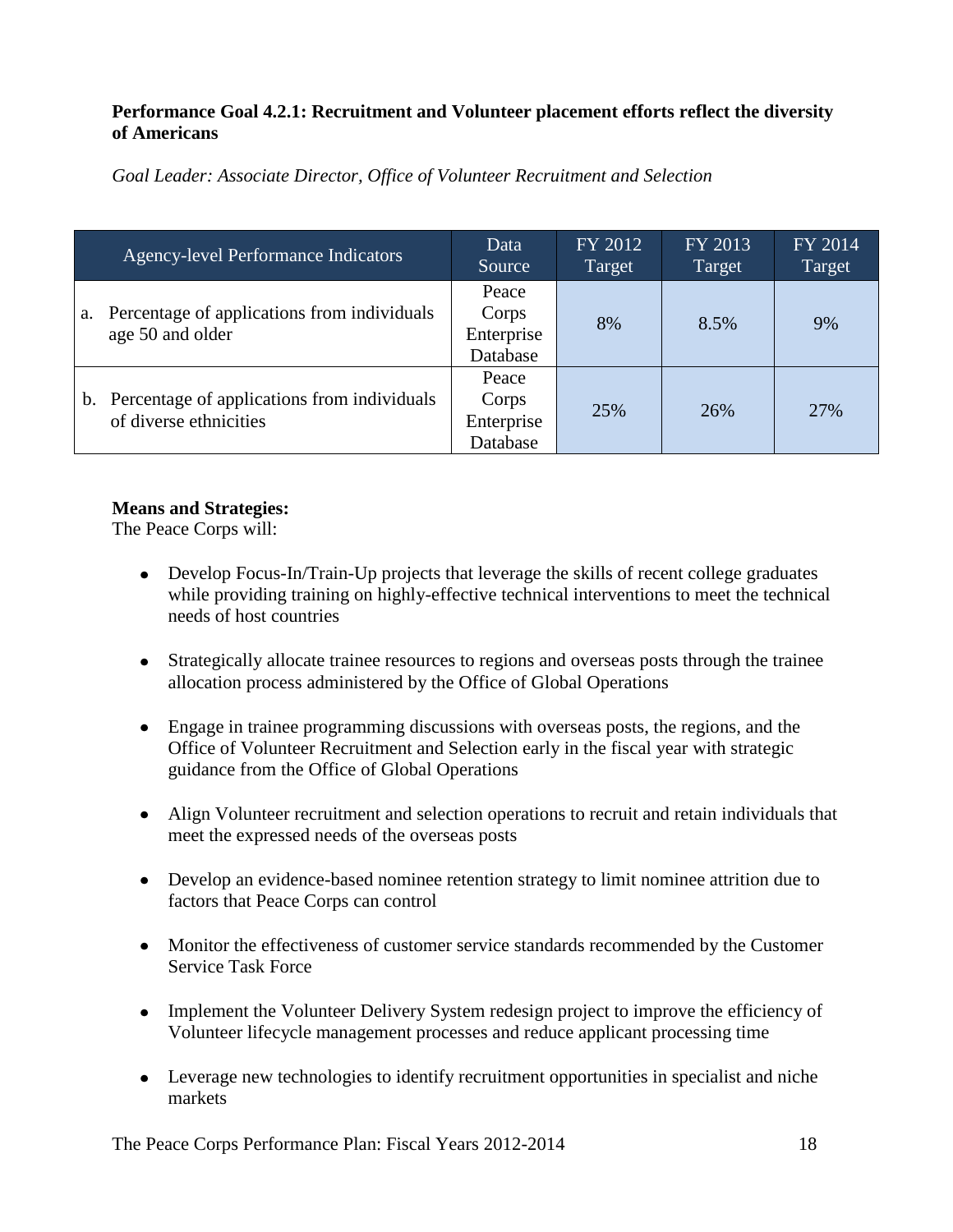- Recruit and retain ethnically diverse and age 50 and older Americans through proven and cost-effective recruitment techniques
- Develop a new recruitment and placement model in order to attract more competitive applicants, reduce application time, increase communication, improve transparency, and enhance efficiency of operations

### **Data Collection and Management:**

The Office of Global Operations and the Office of Volunteer Recruitment and Selection will collect and analyze trainee request and trainee input data through the Peace Corps Volunteer Database Management System.

The Office of Global Operations will track the percentage of trainees requested for generalist assignments and the Office of Volunteer Recruitment and Selection will track trainee inputs compared to trainee requests. Together, these indicators measure the performance goal by looking at how well the agency balances the overseas posts' trainee needs with the available supply of applicants. Targets for generalist trainee requests encourage the development of Focus-In/Train-Up projects where Volunteers in generalist assignments are "trained-up" in highlyeffective interventions. As a result, volunteers from the available applicant supply are provided to meet the technical needs of the host country.

The overall trainee request and input process will be monitored through the Program Advisory Group (PAG). The PAG is a resource group composed of staff from each of the three overseas regions; the Office of Volunteer Recruitment and Selection; the Office of Volunteer Support; the Office of the Chief Financial Officer; the Office of Strategic Information, Research and Planning; and other headquarters offices. The group will meet regularly to manage issues related to meeting the agency's annual goals for trainees and Volunteers-on-board, as well as to develop strategies for balancing supply, demand, and strategic issues.

The Office of Volunteer Recruitment and Selection will review the effectiveness of its recruitment, retention, and process improvement efforts. The Office of Medical Services will monitor the timeliness of the key steps needed for an applicant to be medically evaluated for Peace Corps service.

#### **Integration of the Comprehensive Agency Assessment:**

The Comprehensive Agency Assessment recommends the Peace Corps innovate to meet new and emerging needs of our overseas partners by better leveraging the skill sets of experienced applicants while understanding that the majority of applicants will be recent college graduates with limited skills. The Focus-In/Train-Up initiative offers an opportunity to leverage and augment the skills of the majority of applicants to focus on highly-effective technical interventions. The assessment challenges Peace Corps to be the service opportunity of choice for Americans with many options from which to choose. Additionally, greater Volunteer diversity in the Peace Corps, as addressed in the assessment, is dependent upon strengthening recruitment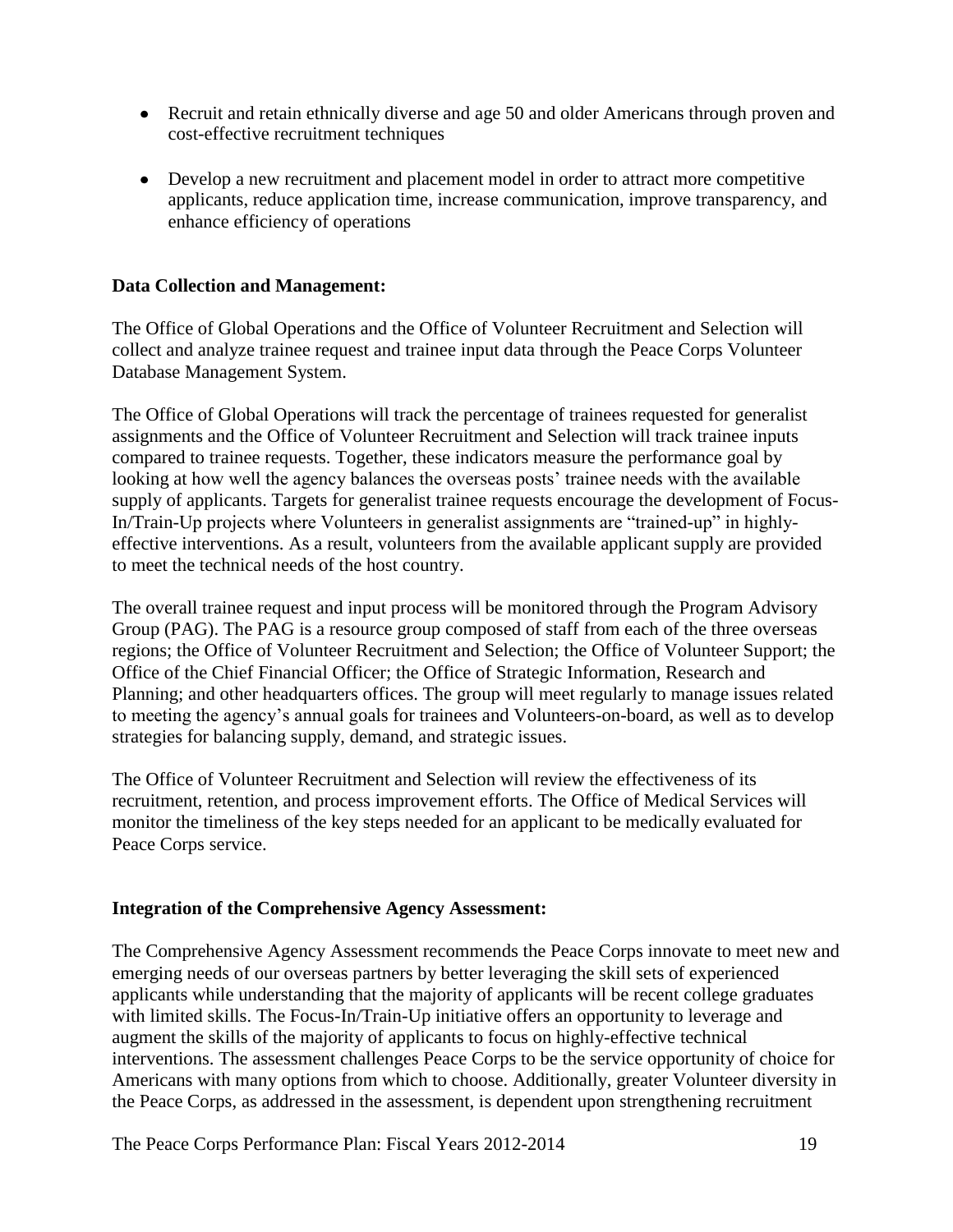efforts and improving recruitment systems. Finally, the assessment recommends that Peace Corps develop a new recruitment model with streamlined processes designed to attract the "best and brightest of America's diverse population."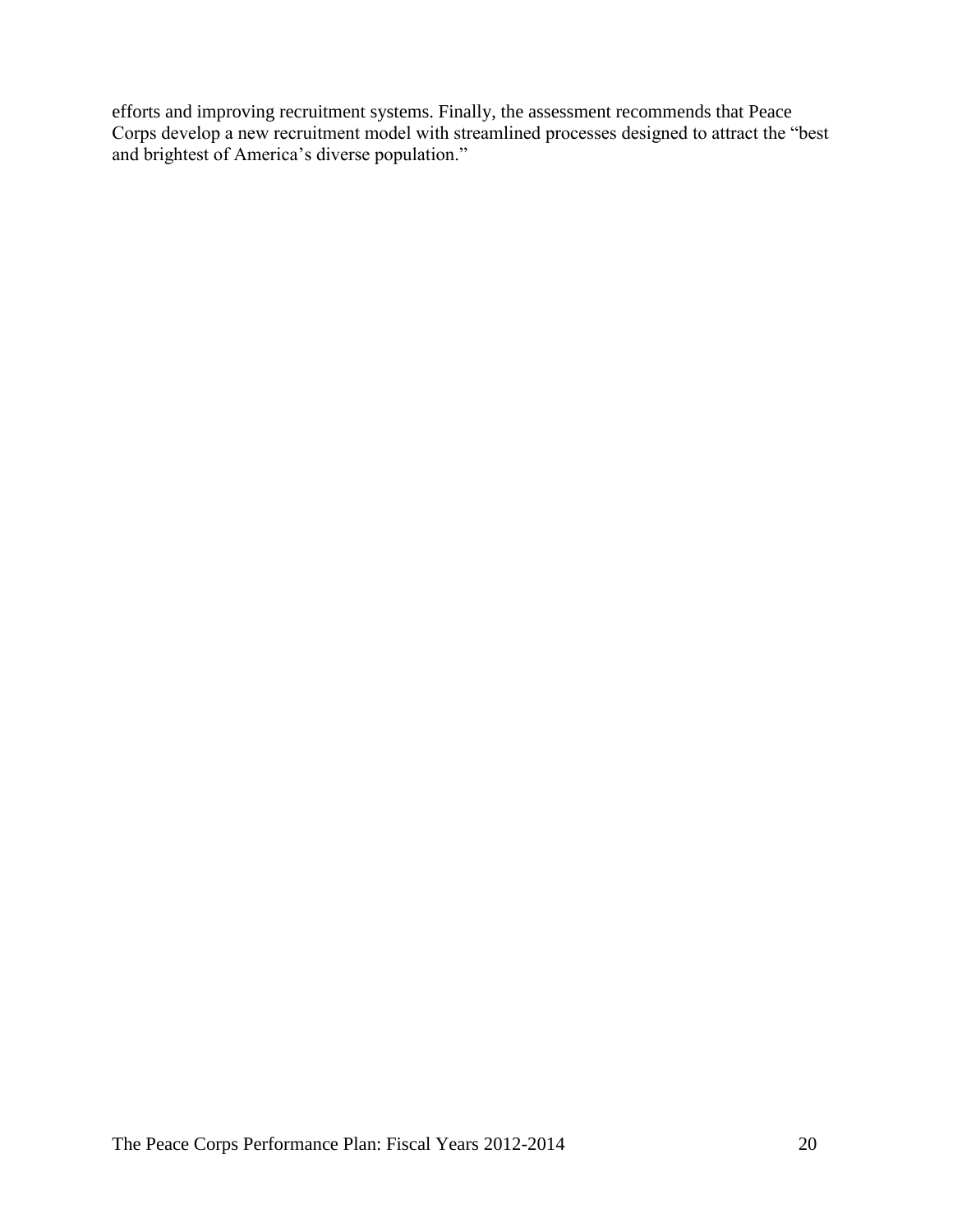# **Strategic Goal 5:**

Implement the Peace Corps mission in an effective and efficient manner through the provision of high quality Volunteer support with optimal healthcare, safety and security support, and effective management of resources

# **Outcome Goals:**

- 5.1 Volunteers are safe, healthy and well supported to ensure their focus on Peace Corps' sustainable development and cross cultural mission
- 5.2 Peace Corps continually improves its staff and critical work processes and manages resources in an effective and efficient manner

# **Performance Goal 5.1.1: Enhance the safety and security of Volunteers**

*Goal Leader: Associate Director, Office of Safety and Security*

|    | <b>Agency-level Performance Indicators</b>                                                                                                                                            | Data<br>Source                                                             | FY 2012<br>Target                                              | FY 2013<br>Target | FY 2014<br>Target |
|----|---------------------------------------------------------------------------------------------------------------------------------------------------------------------------------------|----------------------------------------------------------------------------|----------------------------------------------------------------|-------------------|-------------------|
|    | a. Percentage of Peace Corps Volunteers who<br>report their safety and security training is<br>effective or very effective                                                            | Annual<br>Volunteer<br>Survey                                              | 71%                                                            | 73%               | 75%               |
|    | b. Percentage of Posts that have their safety<br>and security systems reviewed by a Peace<br>Corps safety and security officer                                                        | Peace<br>Corps<br>Enterprise<br>Database                                   | One-third of posts annually;<br>100% of posts over three years |                   |                   |
|    | c. Percentage of all critical Volunteer safety<br>and security recommendations made by<br>Peace Corps safety and security officers<br>implemented by posts by the agreed upon<br>time | Peace<br>Corps<br>Enterprise<br>Database                                   | 85%                                                            | 88%               | 91%               |
|    | d. Percentage of Volunteers who report they<br>feel more than adequately safe or very safe<br>where they live and work                                                                | Annual<br>Volunteer<br>Survey                                              | 90%                                                            | 91%               | 92%               |
| e. | Ratio of unreported serious crimes to<br>reported serious crimes                                                                                                                      | Peace Corps<br>Enterprise<br>Database/<br>Safety and<br>Security<br>Survey | No targets established; results are<br>monitored               |                   |                   |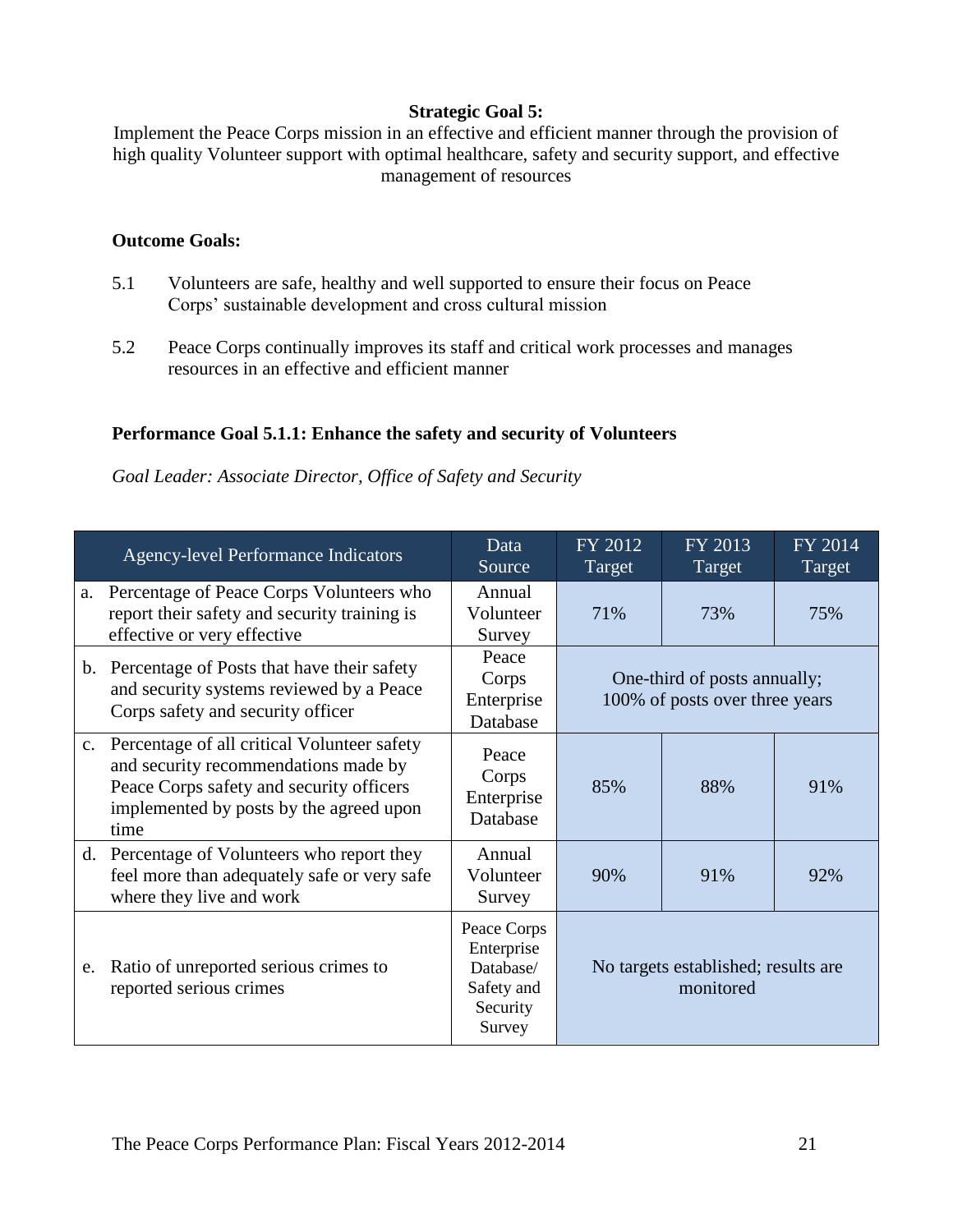# **Performance Goal 5.1.2: Provide quality medical and mental health services to trainees and Volunteers**

*Goal Leader: Associate Director, Office of Volunteer Support*

| <b>Agency-level Performance Indicators</b>                                                                                                                    | Data<br>Source                | FY 2012<br>Target | FY 2013<br>Target | FY 2014<br>Target |
|---------------------------------------------------------------------------------------------------------------------------------------------------------------|-------------------------------|-------------------|-------------------|-------------------|
| a. Percentage of Peace Corps Volunteers who<br>rate their satisfaction with healthcare<br>received from Peace Corps medical officers<br>as adequate or better | Annual<br>Volunteer<br>Survey | 93%               | 94%               | 95%               |
| b. Percentage of Peace Corps Volunteers who<br>report the emotional support they received<br>from staff as adequate or better                                 | Annual<br>Volunteer<br>Survey | 82%               | 83%               | 84%               |
| c. Percentage of Peace Corps Volunteers who<br>report adequate or better support in coping<br>with stress from living and working in their<br>community       | Annual<br>Volunteer<br>Survey | 75%               | 76%               | 77%               |

# **Performance Goal 5.2.1: Provide effective and responsive financial management that accurately reflects domestic and overseas operations**

*Goal Leader: Chief Financial Officer*

|    | <b>Agency-level Performance Indicators</b>                                                                                                                               | Data<br>Source                           | FY 2012<br>Target | FY 2013<br>Target | FY 2014<br>Target |
|----|--------------------------------------------------------------------------------------------------------------------------------------------------------------------------|------------------------------------------|-------------------|-------------------|-------------------|
| a. | Percentage of posts and headquarters offices<br>that manage resources within approved<br>budgets and operational plans                                                   | Peace<br>Corps<br>Enterprise<br>Database | 95%               | 95%               | 95%               |
|    | b. Percentage of posts and headquarters offices<br>whose Integrated Planning and Budgeting<br>System (IPBS) strategic goals support the<br>agency's strategic plan goals | <b>IPBS</b><br>process                   | 95%               | 98%               | 100%              |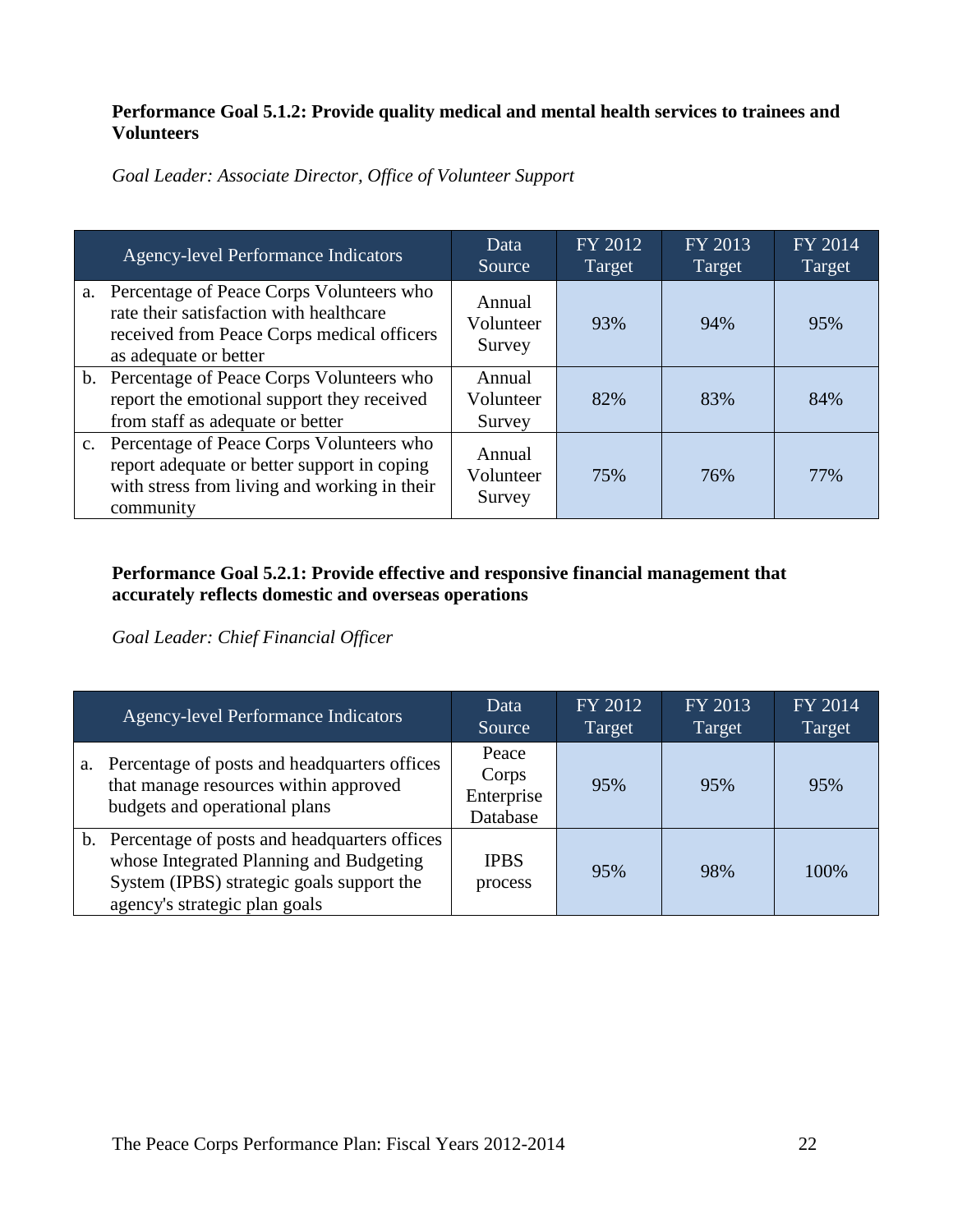# **Performance Goal 5.2.2: Ensure the effective management of Peace Corps resources**

*Goal Leader: Chief of Staff*

| <b>Agency-level Performance Indicators</b>                                                                                               | Data<br>Source                                    | FY 2012<br>Target | FY 2013<br>Target                                                                 | FY 2014<br>Target                                                                 |  |
|------------------------------------------------------------------------------------------------------------------------------------------|---------------------------------------------------|-------------------|-----------------------------------------------------------------------------------|-----------------------------------------------------------------------------------|--|
| a. Conduct a Country Portfolio Review<br>process to assess and formulate financial<br>and Volunteer resource allocations at all<br>posts | Country<br>Portfolio<br>Review<br>Process         |                   | Complete process annually                                                         |                                                                                   |  |
| b. Percentage of posts and headquarters offices<br>that adhere to agency-wide staffing policies<br>and procedures                        | Peace<br>Corps<br>Enterprise<br>Database          | 85%               | 90%                                                                               | 95%                                                                               |  |
| c. Percentage of posts and headquarters offices<br>that benefit from collaboration with agency<br>strategic partners                     | Overseas<br>posts and<br>headquarter<br>s offices | 75%               | 5 percentage-<br>point increase<br>over average of<br>FY 2011, FY<br>2012 results | 5 percentage-<br>point increase<br>over average of<br>FY 2012, FY<br>2013 results |  |

# **Performance Goal 5.2.3: Review and improve critical Peace Corps work processes to ensure optimal performance**

*Goal Leader: Chief Operating Officer*

|    | <b>Agency-level Performance Indicators</b>                                                                                                         | Data<br>Source                                              | FY 2012<br>Target                                 | FY 2013<br>Target | FY 2014<br>Target |  |
|----|----------------------------------------------------------------------------------------------------------------------------------------------------|-------------------------------------------------------------|---------------------------------------------------|-------------------|-------------------|--|
| a. | Identify at the beginning of the fiscal year<br>and complete by the end of the fiscal year<br>improvements to one mission-critical work<br>process | Strategic<br>Plan<br>Quarterly<br>Review<br><b>Sessions</b> | At least one mission-critical process per<br>year |                   |                   |  |

# **Means and Strategies:**

The Peace Corps will:

- Develop and administer an anonymous safety and security survey of Volunteers to collect data on unreported serious crimes
- Streamline Peace Corps safety and security officer reporting systems and decisionmaking processes regarding critical recommendations and standardize the reporting format to be used globally
- Standardize the data collection tool used by posts to report on implementation of critical recommendations made by safety and security officers and establish an oversight group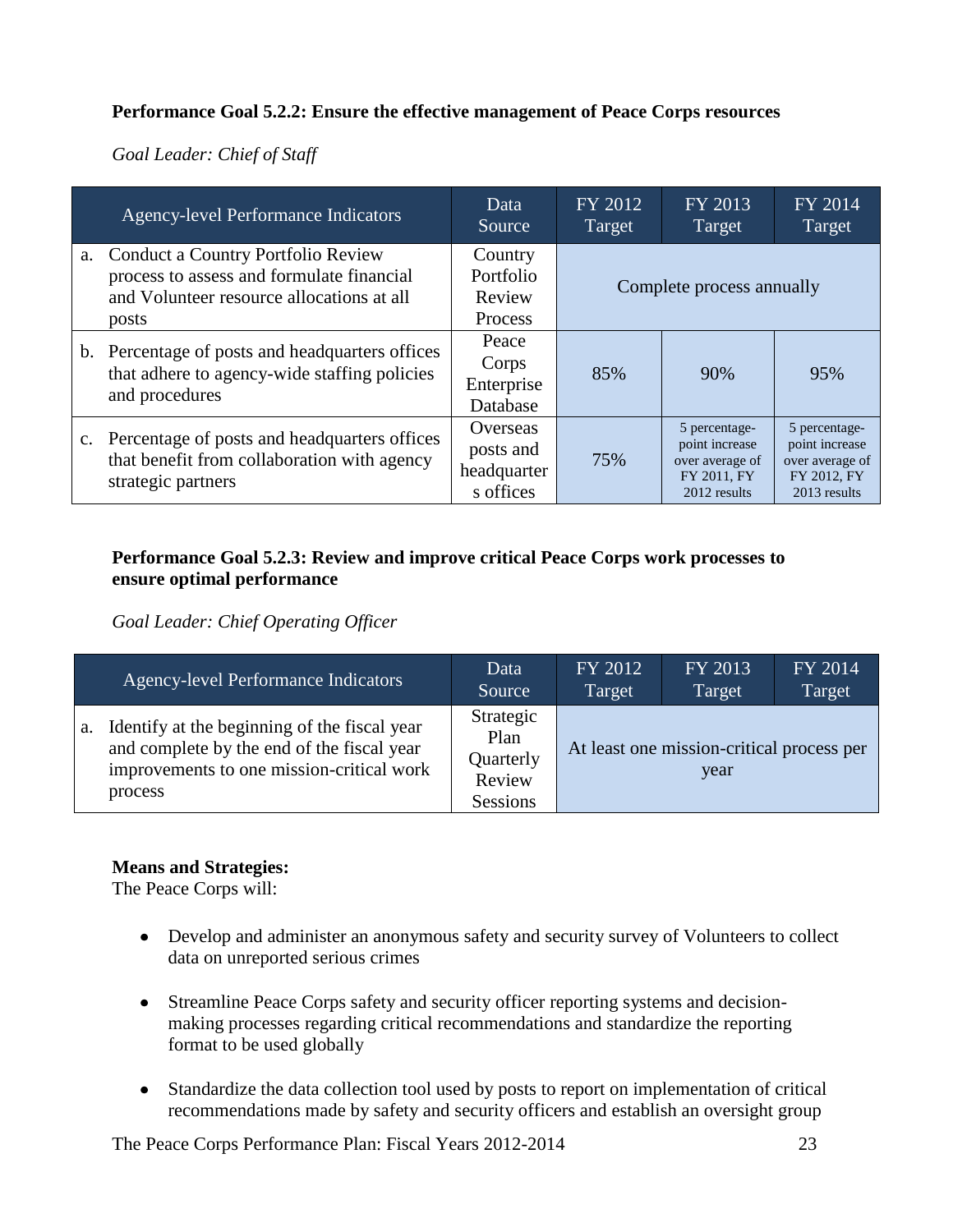to determine the agreed-upon time frame for implementing critical recommendations made by Peace Corps safety and security officers

- Implement the recommendations of the agency's Sexual Assault Working Group to develop a sexual assault prevention and response program including the establishment of sexual assault response teams
- Under the leadership of Peace Corps' Victim Advocate, establish the Coordinated Agency Response System (CARS) to serve as Peace Corps' unified response to any serious incident involving a Volunteer overseas
- Develop strategic partnerships with outside experts and other federal agencies including the Department of Justice; the Department of Defense; the Department of State's Bureau of Diplomatic Security; the Rape, Abuse, and Incest National Network (RAINN); returned Volunteers; and other experts in the areas of security, risk, and sexual assault to act as consultants
- Develop new training and evaluation methods on safety and security for Volunteers that begins with pre-departure training and continues through to the end of their service
- Establish the Health Care Quality Assurance Council to prioritize agency initiatives to improve the quality of health care provided to Volunteers and provide oversight for quality integration to ensure optimal health outcomes
- Establish and maintain a Credentialing Committee to improve and evaluate the Peace Corps medical officer credentialing process to ensure that staff have the necessary skills to provide quality medical care to trainees and Volunteers
- Provide standardized active listening training to Peer Support Networks of Volunteers to assist in providing support to Volunteers with stress from living and working in their communities
- Implement training of in-country staff on how to appropriately respond to Volunteers who have been victims of serious crime
- Partner with leading development organizations to provide Volunteers with enhanced training opportunities, leverage financial and technical resources, exchange best practices, and maximize development impact and sustainability
- Implement financial resource management processes and practices that improve budget planning and execution and increase dialogue and collaboration between the Office of the Chief Financial Officer and headquarters offices and posts
- Implement strategic human resource management practices and increase dialogue and collaboration between the Office of the Director, the regions, and posts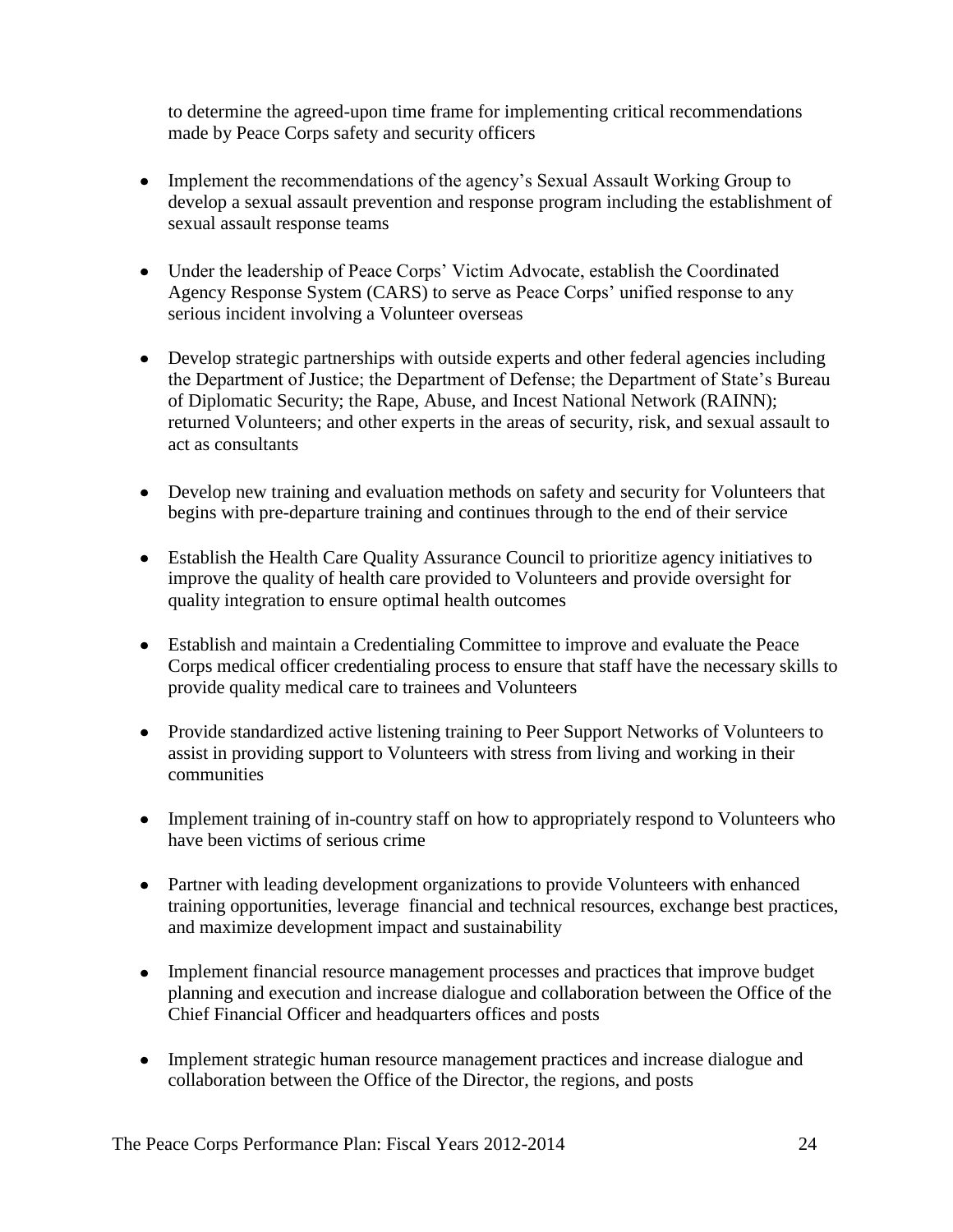- Develop instructions, via the annual Integrated Planning and Budget System guidance, for all headquarters offices and posts to align their office or post goal statements with the Peace Corps Strategic Plan goals
- Utilize the Strategic Plan Quarterly Performance Review sessions to identify and track progress on improvements to mission-critical work processes
- Oversee the implementation of personnel practices and standards as outlined in the Overseas Staffing Policy Handbook for posts and through the Office of Human Resources for headquarters offices
- Develop standard and transparent criteria for objectively allocating scarce agency resources through the Country Portfolio Review process

# **Data Collection and Management:**

The Office of Global Operations; the Office of Strategic Information, Research and Planning (OSIRP); the Office of Safety and Security; and overseas posts will work jointly to collect and analyze safety and security data through safety and security officer reports and assessments, the Crime Incident Reporting System (CIRS) database, the Annual Volunteer Survey, and a new anonymous Safety and Security survey administered to Volunteers.

Safety and security officer country assessments are conducted every three years. As in-country conditions can change rapidly, Peace Corps also partners with the Department of State's Bureau of Diplomatic Security to verify assessment data.

Data from the CIRS database originates from crime reports submitted by Volunteers and staff incountry and is limited by the under-reporting of crime incidents by Volunteers. The Annual Volunteer Survey (AVS) currently captures unreported crime incidents; this data will be captured by the new Safety and security survey beginning January 2012. The AVS also provides Volunteer feedback on safety and security training and their perceptions of safety.

The Office of the Chief Financial Officer will utilize the Hyperion and Odyssey financial management systems to monitor Peace Corps' financial resource management. The accuracy and validity of these systems is established by the agency annual federal audit process.

OSIRP will review the logical framework models submitted for the annual Integrated Planning and Budget System to determine if the expressed goals of each post and headquarters office support the agency's strategic goals.

OSIRP will lead the Country Portfolio Review process to inform trainee and financial allocation decisions. As the inaugural Portfolio Review process was completed in FY 2011, OSIRP will monitor the completion of subsequent Portfolio Review processes instead of measuring the achievement of a defined target.

The Office of Human Resource Management (HRM) will collaborate with each headquarters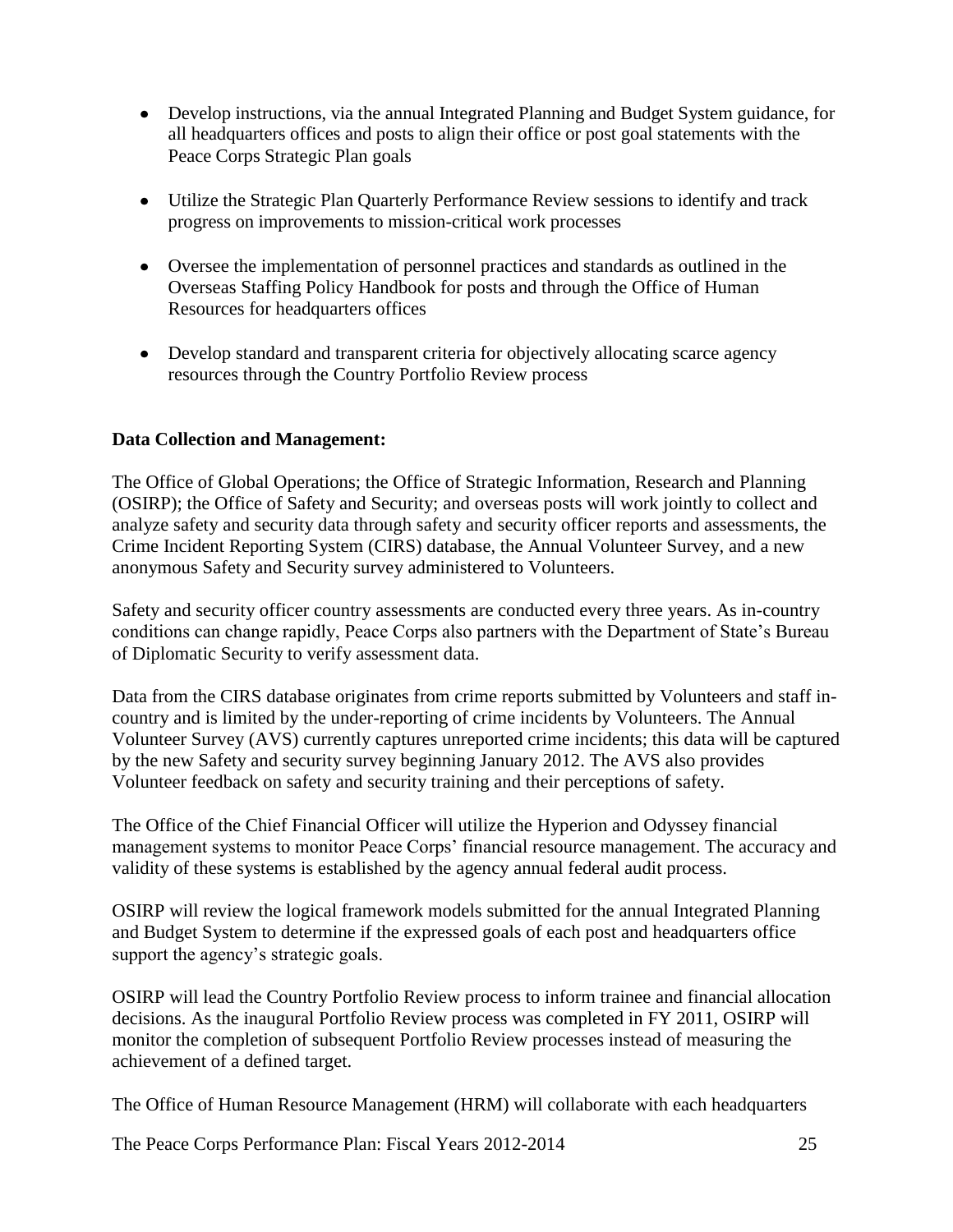office to ensure the adoption and implementation of new employee orientation and an employee performance review process for all HQ staff. HRM will collect information from each office to determine compliance. The Office of Global Operations and the Regions will oversee the implementation and determine compliance with these processes at posts.

Through the Strategic Plan Quarterly Performance Review process, OSIRP will collaborate with headquarters offices to identify a work process for improvement in the first quarter of each fiscal year, establish a working group to develop and implement an improvement plan, and receive progress reports each subsequent quarter.

#### **Integration of the Comprehensive Agency Assessment:**

The Comprehensive Agency Assessment calls on the Peace Corps to execute decisions regarding Peace Corps' financial and human resources and country presence according to specific selection criteria to maximize grassroots development impact and strengthen relationships with the developing world. Through the development, implementation, and institutionalization of an annual Country Portfolio Review process, Peace Corps can strategically allocate scarce resources using standard criteria. This practice greatly enhances Peace Corps' ability to effectively manage resources.

The assessment also recommends that the Peace Corps strengthen management and operations through the use of updated technology, innovative approaches, and improved business processes that will enable the agency to effectively carry out Peace Corps operations and fully implement the new strategic vision outlined in the assessment. An important component of this strategy is strengthening and improving the use of the Peace Corps' monitoring and evaluation systems to better inform decision making. The cornerstone is better preparation, training and support of agency staff, particularly the host country national staff who constitute the majority of Peace Corps' overseas staff presence.